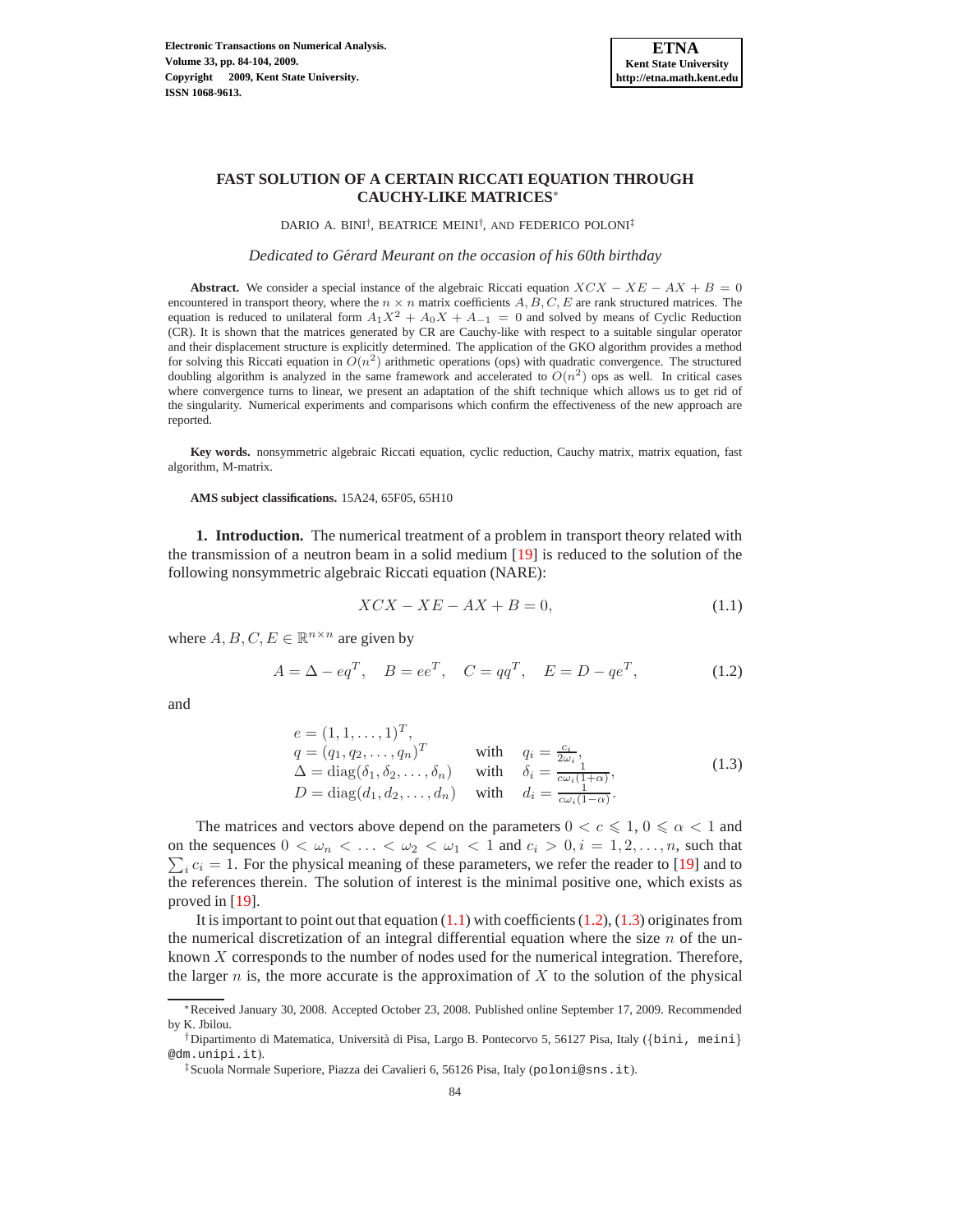model; thus, large values of  $n$  are meaningful in practice. It is therefore important to design fast algorithms for the solution of  $(1.1)$  for large values of n.

As shown by Chun-Hua Guo [\[10\]](#page-19-1), this equation falls in the class of nonsymmetric algebraic Riccati equations associated with a nonsingular M-matrix or a singular irreducible M-matrix; in fact, arranging the coefficients as

<span id="page-1-0"></span>
$$
\mathcal{M} = \begin{bmatrix} E & -C \\ -B & A \end{bmatrix} \tag{1.4}
$$

yields an M-matrix. We recall that M is an M-matrix if  $M = \theta I - N$ , where N has nonnegative entries and  $\theta$  is greater than or equal to the spectral radius  $\rho(N)$  of N [\[1\]](#page-19-2).

The solution of  $(1.1)$  with the assumptions  $(1.2)$  and  $(1.3)$  can be expressed in closed form in terms of the eigenvalues and eigenvectors of a suitable matrix; see [\[19](#page-19-0)] and the more recent paper [\[22\]](#page-20-0). However, here we propose *ad hoc* iterative algorithms based on matrix iterations, which, unlike [\[19](#page-19-0)] and [\[22\]](#page-20-0), avoid computing eigenvalues and eigenvectors, fully exploit the structure of the problem, and are easily extendable to more general cases.

In fact, many iterative algorithms based on matrix iterations have been devised in the literature. The main available algorithms for computing the minimal positive solution of this class of algebraic Riccati equations are Newton's method [\[15\]](#page-19-3), Logarithmic Reduction (LR) [\[12](#page-19-4)], Cyclic Reduction (CR) [\[3](#page-19-5)] and the Structure-Preserving Doubling Algorithm (SDA) [\[14](#page-19-6), [16\]](#page-19-7). All these algorithms share the same order of complexity, that is,  $O(n^3)$  arithmetic operations (ops) per step, and all provide quadratic convergence in the generic case and linear convergence in critical cases.

 $O(n^2)$  complexity algorithms have been designed by L.-Z. Lu [\[21](#page-19-8)], but they have linear convergence which turns to sublinear in critical cases. More recently, an algorithm implementing the Newton iteration with  $O(n^2)$  ops per step has been obtained relying on properties of certain structured matrices [\[4](#page-19-9)].

In this paper, we provide two other algorithms of complexity  $O(n^2)$  which maintain the quadratic convergence. The first one relies on a transformation provided by Ramaswami in  $[23]$  $[23]$  that allows one to express the matrix X in terms of the solution of a unilateral quadratic matrix equation of the form

$$
A_1 Y^2 + A_0 Y + A_{-1} = 0,
$$

for suitable  $2n \times 2n$  matrices  $A_{-1}$ ,  $A_0$ ,  $A_1$ . This equation is solved by means of the cyclic reduction algorithm, which has quadratic convergence in the generic case and complexity  $O(n^3)$ . We prove that the matrix sequences  $\{A_j^{(i)}\}_i$ ,  $j = -1, 0, 1$ , generated by CR are such that  $\mathcal{D}A_j^{(i)} - A_j^{(i)}\mathcal{D}$  has rank at most 5 for any i and  $j = -1, 0, 1$ , where  $\mathcal D$  is a suitable diagonal matrix. Matrices of this kind are known as Cauchy-like. Operators of the kind  $X \mapsto D_1X - XD_2$  have been introduced and systematically studied by Georg Heinig and Karla Rost in the book [\[18\]](#page-19-10). In particular, we provide the explicit Cauchy representations of these sequences and determine the equations that relate the generators of these matrices at two subsequent steps of the algorithm. This result enables us to provide an algorithm which implements CR with complexity  $O(n^2)$  based on a modification of the Gohberg-Kailath-Olshevsky (GKO) algorithm [\[8\]](#page-19-11).

The second method that we introduce is based on the structured doubling algorithm introduced in [\[16](#page-19-7)]. As in the above case, it can be proved that the iterates generated by applying SDA to the problem [\(1.2\)](#page-0-1) are Cauchy-like, and their generators can be computed explicitly in terms of the involved matrices. This allows one to develop an algorithm that implements the SDA iteration in structured form in  $O(n^2)$  operations per step.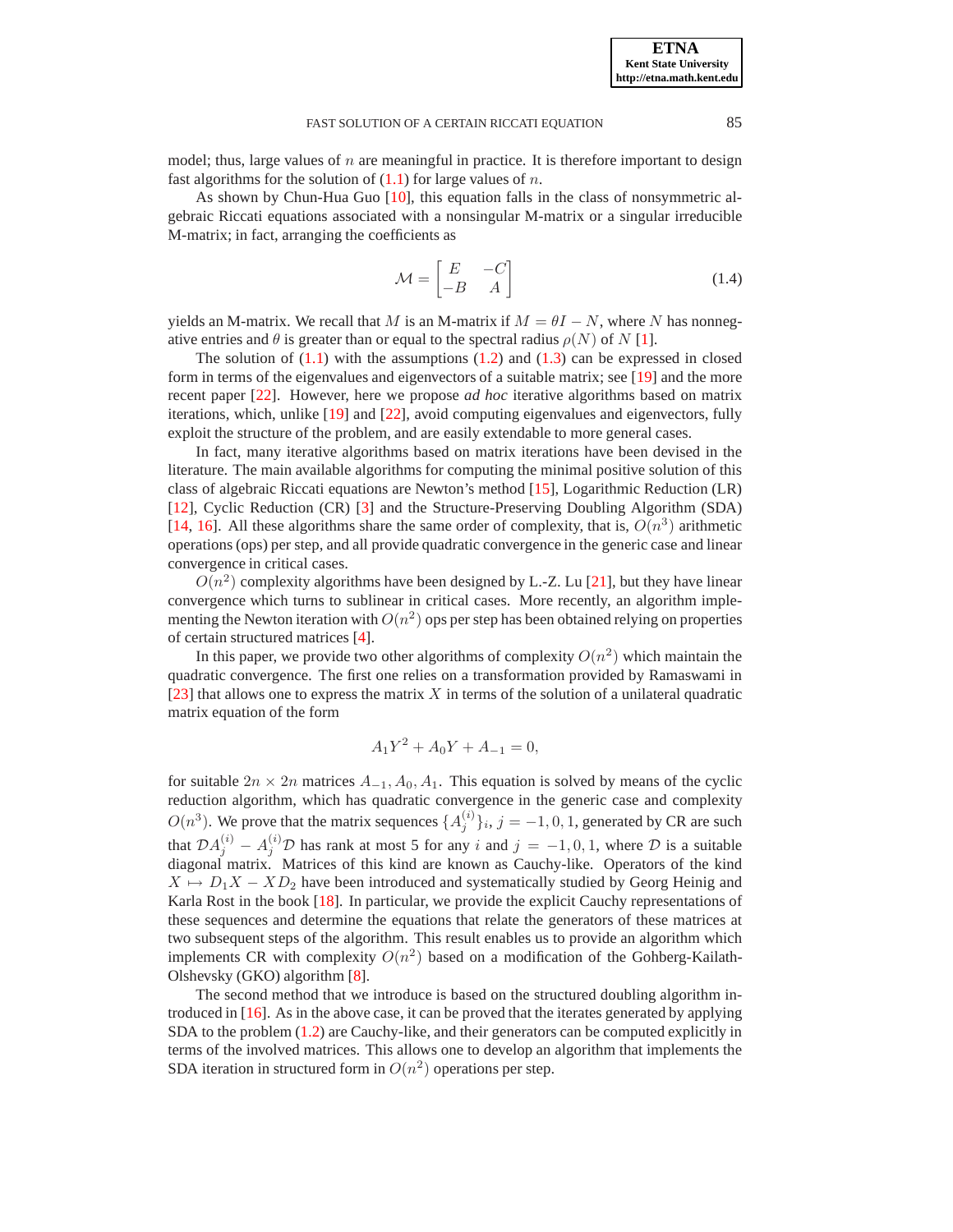Since both Ramaswami's Cyclic Reduction method and the SDA are faster than Newtonbased methods for the general NARE [\(1.1\)](#page-0-0), it is interesting to study the behaviour of such methods also in a structured context, such as the problem [\(1.2\)](#page-0-1), to see if similar performance comparisons can be achieved relative to the Newton-based method proposed in [\[4](#page-19-9)].

In critical cases encountered when  $\alpha = 0$ ,  $c = 1$ , the convergence of CR and SDA turns to linear. We show that the shift technique of  $[14]$ , which transforms the critical case into a new non-critical Riccati equation, can still be applied with complexity  $O(n^2)$  and with quadratic convergence.

Our algorithms are still valid in the more general case where [\(1.2\)](#page-0-1) holds with

$$
A = \Delta - \tilde{e}q^T, \quad B = \tilde{e}e^T, \quad C = \tilde{q}q^T, \quad E = D - \tilde{q}e^T,
$$

and  $e, q, \tilde{e}, \tilde{q} \in \mathbb{R}^{n \times r}$ . In this case the complexity is  $O(rn^2)$  ops per step while the analogous generalization of the algorithm of [\[4\]](#page-19-9) based on Newton's iteration would cost  $O(r^3n^2)$  ops per step. Observe also that the secular equation approach of [\[19\]](#page-19-0) and [\[22](#page-20-0)] is hardly extendable to this general case, since the eigenvalue problem for a diagonal plus rank  $r$  matrix is computationally more difficult than solving a secular equation and the separation intervals for the eigenvalues are not available anymore.

The paper is organized as follows. In Section [2,](#page-2-0) we introduce some of the tools that are needed to prove our results. In Sections [3](#page-6-0) and [4,](#page-12-0) we show how to develop the structured versions of CR and SDA, respectively. Then, in Section [6,](#page-14-0) we show that the shift technique can be used by our algorithm with no increasing of the computational cost. Section [7](#page-15-0) deals with an alternative implementation of part of the algorithm in order to overcome numerical problems in critical cases. This section is of more general interest since it shows how to replace a singular displacement operator with a nonsingular one with a slight increase of the complexity. Numerical experiments and conclusions follow in the last two sections.

### <span id="page-2-0"></span>**2. Preliminary tools.**

**2.1. Singular and critical equations.** Equation [\(1.1\)](#page-0-0) is said to be *nonsingular* if M, as in  $(1.4)$ , is a nonsingular M-matrix. If M is a singular irreducible M-matrix, let its left and right Perron vectors  $u^T$  and v be partitioned accordingly to the definition of M as  $u^T =$ 

$$
u_1^T
$$
  $u_2^T$   $]$ ,  $v = \begin{bmatrix} v_1 \\ v_2 \end{bmatrix}$ ; the equation is said to be

• *transient*, if  $u_1^T v_1 - u_2^T v_2 > 0$ ;

- *positive recurrent*, if  $u_1^Tv_1 u_2^Tv_2 < 0$ ;
- *null recurrent*, or *critical*, if  $u_1^T v_1 u_2^T v_2 = 0$ .

It has been proved in [\[10](#page-19-1), [11\]](#page-19-12) that equation [\(1.1\)](#page-0-0) is nonsingular if  $c < 1$ , transient if  $c = 1$ and  $\alpha > 0$ , and null recurrent if  $c = 1$  and  $\alpha = 0$ .

**2.2. Transforming a Riccati equation into unilateral form.** It has been proved by Ramaswami in [\[23\]](#page-20-1) (see also [\[12\]](#page-19-4)) that S is the minimal nonnegative solution of  $(1.1)$  if and only if the matrix

<span id="page-2-3"></span>
$$
G = \left[ \begin{array}{cc} I - tE + tCS & 0 \\ S & 0 \end{array} \right] \tag{2.1}
$$

is the minimal nonnegative solution of the following unilateral equation

<span id="page-2-1"></span>
$$
A_1 Y^2 + A_0 Y + A_{-1} = 0,\t\t(2.2)
$$

where

 $\sqrt{2}$ 

<span id="page-2-2"></span>
$$
A_{-1} = \begin{bmatrix} I - tE & 0 \\ tB & 0 \end{bmatrix}, A_0 = \begin{bmatrix} -I & tC \\ 0 & -I - tA \end{bmatrix}, A_1 = \begin{bmatrix} 0 & 0 \\ 0 & I \end{bmatrix},
$$
 (2.3)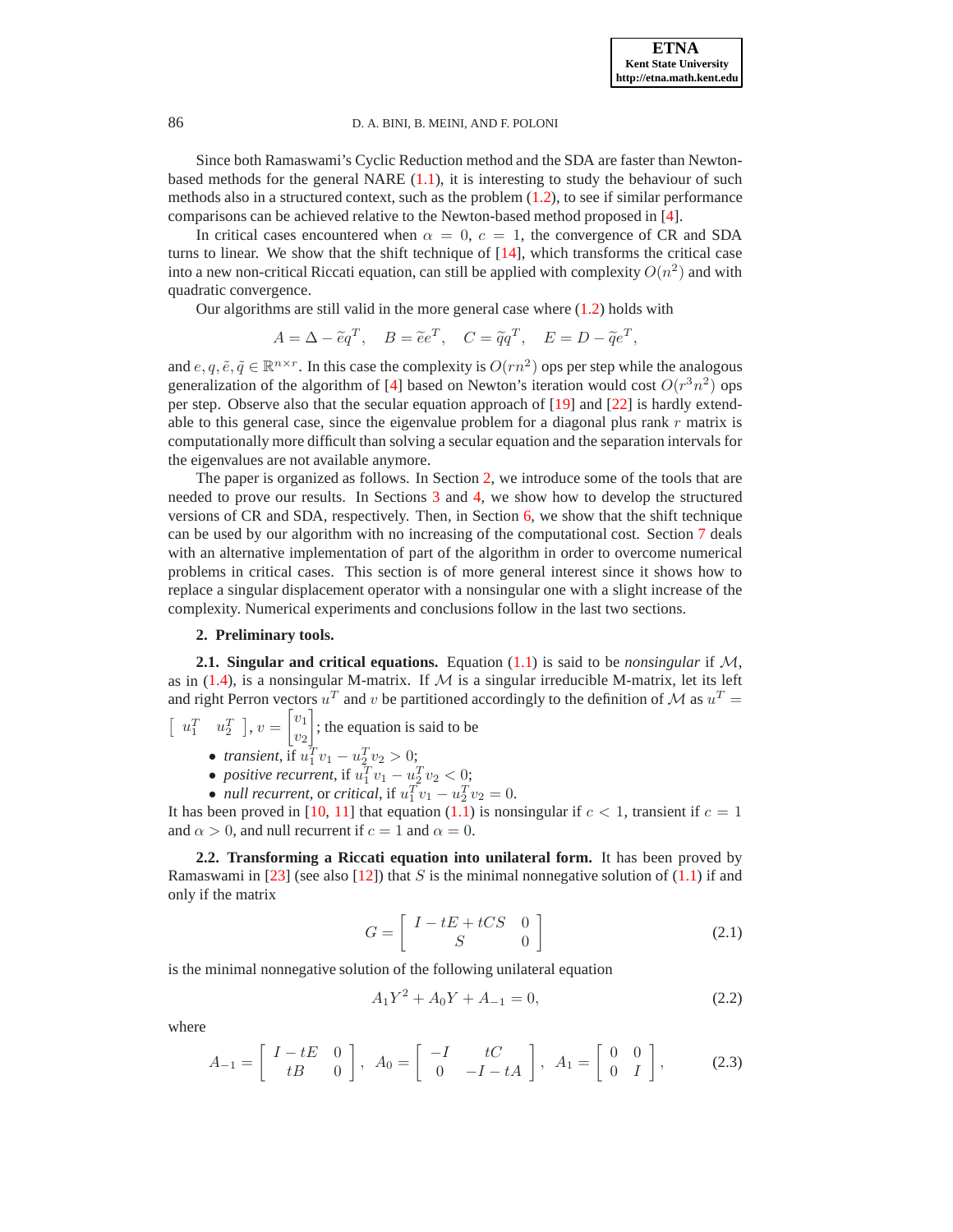and t is such that  $1/t \ge \max\{e_{i,i}, a_{i,i} : i = 1, \ldots, n\}.$ 

**2.3. Cyclic reduction.** We briefly recall the cyclic reduction algorithm for computing the minimal nonnegative solution of  $(2.2)$  and its convergence properties  $[2, 5]$  $[2, 5]$  $[2, 5]$  $[2, 5]$ . Let  $A_i^{(0)} = A_i$ ,  $i = -1, 0, 1$ , and  $\widehat{A}^{(0)} = A_0$ , and for  $k \ge 0$  define the sequences

<span id="page-3-0"></span>
$$
A_0^{(k+1)} = A_0^{(k)} - A_{-1}^{(k)} K^{(k)} A_1^{(k)} - A_1^{(k)} K^{(k)} A_{-1}^{(k)}, \quad K^{(k)} = \left(A_0^{(k)}\right)^{-1},
$$
  
\n
$$
A_{-1}^{(k+1)} = -A_{-1}^{(k)} K^{(k)} A_{-1}^{(k)}, \quad A_1^{(k+1)} = -A_1^{(k)} K^{(k)} A_1^{(k)},
$$
  
\n
$$
\widehat{A}^{(k+1)} = \widehat{A}^{(k)} - A_1^{(k)} K^{(k)} A_{-1}^{(k)}.
$$
\n(2.4)

Since  $M$  is a nonsingular M-matrix, or an irreducible singular M-matrix, the conditions of applicability (det  $A_0^{(k)} \neq 0$ ) and convergence of CR are satisfied [\[2,](#page-19-13) [5,](#page-19-14) [12\]](#page-19-4). In particular, the sequence

<span id="page-3-3"></span><span id="page-3-2"></span>
$$
G^{(k)} = -\left(\widehat{A}^{(k)}\right)^{-1} A_{-1}
$$
 (2.5)

converges to  $G$ . The following result holds [\[5,](#page-19-14) [12\]](#page-19-4).

THEOREM 2.1. *If* [\(1.1\)](#page-0-0) *is*

- *nonsingular, then*  $\lim_{k} A_{-1}^{(k)} = \lim_{k} A_{1}^{(k)} = 0$  *with quadratic convergence, and*  $\lim_{k} G^{(k)} = G$  with quadratic convergence.
- *transient, then*  $\lim_{k} A_1^{(k)} = 0$ ,  $\lim_{k} A_{-1}^{(k)} = A_{-1}^*$ ,  $\lim_{k} G^{(k)} = G$  *with quadratic convergence;*
- *positive recurrent, then*  $\lim_{k} A_1^{(k)} = A_1^*$ ,  $\lim_{k} A_{-1}^{(k)} = 0$ ,  $\lim_{k} G^{(k)} = G$  with *quadratic convergence;*
- *null recurrent, then*  $\lim_{k} A_1^{(k)} = A_1^*$ ,  $\lim_{k} A_{-1}^{(k)} = A_{-1}^*$ ,  $\lim_{k} G^{(k)} = G$  *with linear convergence.*

The last case is known as the *critical case*. For the problem defined by [\(1.2\)](#page-0-1) and [\(1.3\)](#page-0-2), we fall in this case only for  $c = 1$ ,  $\alpha = 0$ , as proved in [\[19\]](#page-19-0).

A useful formulation which enables us to perform a structure analysis of the matrix sequences generated by CR is the functional formulation provided in [\[5\]](#page-19-14). Let  $\varphi^{(k)}(z)$  =  $zA_1^{(k)} + A_0^{(k)} + z^{-1}A_{-1}^{(k)}$  and let  $\psi^{(k)}(z) = \varphi^{(k)}(z)^{-1}$  where z is a complex variable and  $\psi^{(k)}(z)$  is defined for the values of z such that  $\det \varphi^{(k)}(z) \neq 0$ . The following equation can be easily verified

<span id="page-3-1"></span>
$$
\psi^{(k+1)}(z^2) = \frac{1}{2}(\psi^{(k)}(z) + \psi^{(k)}(-z)).
$$
\n(2.6)

**2.4. Structured doubling algorithm.** The structured doubling algorithm [\[16\]](#page-19-7) is another algorithm for computing the solution of a nonsymmetric algebraic Riccati equation. The algorithm can be described as follows. Choose  $\gamma \ge \max\{e_{i,i}, a_{i,i} : i = 1, \ldots, n\}$ ; let

$$
W = A + \gamma I - B(E + \gamma I)^{-1}C, \quad V = E + \gamma I - C(A + \gamma I)^{-1}B,
$$

<span id="page-3-4"></span>and

$$
E_0 = I - 2\gamma V^{-1},
$$
  
\n
$$
F_0 = I - 2\gamma W^{-1},
$$
  
\n
$$
G_0 = 2\gamma (E + \gamma I)^{-1} C W^{-1},
$$
  
\n
$$
H_0 = 2\gamma W^{-1} B (E + \gamma I)^{-1}.
$$
\n(2.7)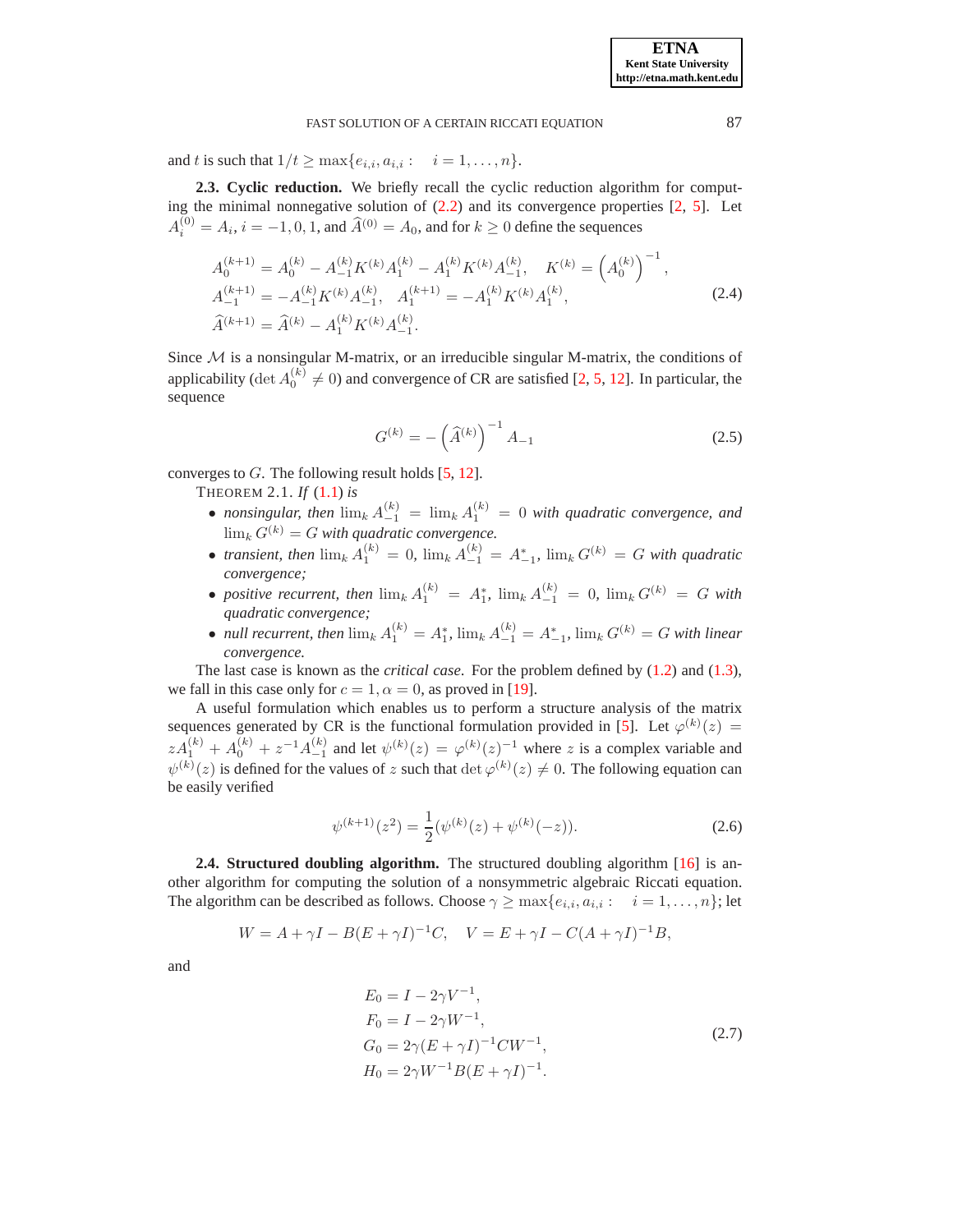<span id="page-4-5"></span>For  $k \geq 0$ , calculate

<span id="page-4-6"></span>
$$
E_{k+1} = E_k (I - G_k H_k)^{-1} E_k,
$$
  
\n
$$
F_{k+1} = F_k (I - H_k G_k)^{-1} F_k,
$$
  
\n
$$
G_{k+1} = G_k + E_k (I - G_k H_k)^{-1} G_k F_k,
$$
  
\n
$$
H_{k+1} = H_k + F_k (I - H_k G_k)^{-1} H_k E_k.
$$
\n(2.8)

We have the following convergence result [\[14](#page-19-6), [16](#page-19-7)].

- THEOREM 2.2. *If* [\(1.1\)](#page-0-0) *is*
	- *nonsingular, then*  $\lim_k E_k = \lim_k F_k = 0$  *with quadratic convergence, and*  $\lim_k H_k = S$  with quadratic convergence.
	- *transient, then*  $\lim_k F_k = 0$ ,  $\lim_k E_k = E_*$ ,  $\lim_k H_k = S$  *with quadratic convergence;*
	- *positive recurrent, then*  $\lim_{k} F_k = F_*$ ,  $\lim_{k} E_k = 0$ ,  $\lim_{k} H_k = S$  with quadratic *convergence;*
	- *null recurrent, then*  $\lim_k F_k = F_*$ ,  $\lim_k E_k = E_*$ ,  $\lim_k H_k = S$  with linear con*vergence.*

<span id="page-4-4"></span>**2.5. Cauchy-like matrices and the GKO algorithm.** A *displacement operator* is an operator  $\mathbb{R}^{n \times n} \to \mathbb{R}^{n \times n}$  of the form  $\nabla_{R,S}: M \mapsto RM - MS$ , with  $R, S \in \mathbb{R}^{n \times n}$ . It is easy to prove the following algebraic properties of displacement operators.

LEMMA 2.3 (properties of displacement operators). *Let*  $R, S, T, M, N, D, \Delta \in \mathbb{R}^{n \times n}$ , *with* D *and* ∆ *diagonal. Then,*

- *1.*  $\nabla_{D,D}(\Delta) = 0$ ;
- 2.  $\nabla_{R,S}(M+N) = \nabla_{R,S}(M) + \nabla_{R,S}(N)$ ;
- 3.  $\nabla_{R,S}(MN) = \nabla_{R,T}(M)N + M \nabla_{T,S}(N)$ ;
- *4.*  $\nabla_{R,S}(M^{-1}) = -M^{-1} \nabla_{S,R}(M)M^{-1}$ .

A matrix C is called *Cauchy-like* if there are diagonal matrices  $R = \text{diag}(r_1, \ldots, r_n)$ and  $S = diag(s_1, \ldots, s_n)$ , with  $r_i \neq s_j$  for all  $i, j$ , such that

<span id="page-4-3"></span><span id="page-4-1"></span>
$$
\nabla_{R,S}(C) = uv^T,\tag{2.9}
$$

where  $u, v \in \mathbb{R}^{n \times r}$  and r is small with respect to n, i.e., if  $\nabla_{R,S}(C)$  has low rank. Note that C is uniquely determined by its *generators* u, v and the two vectors  $\begin{bmatrix} r_1 & \dots & r_n \end{bmatrix}^T$  and  $\begin{bmatrix} s_1 & \dots & s_n \end{bmatrix}^T$  by means of the equation

$$
c_{i,j} = \frac{1}{r_i - s_j} \sum_{\ell=1}^r u_{i,\ell} v_{j,\ell}.
$$

We will call a matrix *T Trummer-like*<sup>[1](#page-4-0)</sup> if there is a diagonal matrix  $D = \text{diag}(d_1, \ldots, d_n)$ , with  $d_i \neq d_j$  for all  $i \neq j$ , such that

<span id="page-4-2"></span>
$$
\nabla_{D,D}(T) = uv^T,\tag{2.10}
$$

where  $u, v \in \mathbb{R}^{n \times r}$ , and r is small with respect to n, i.e., if  $\nabla_{D,D}(T)$  is low-rank. Note that  $\nabla_{D,D}$  is a singular operator, its kernel being the set of all diagonal matrices, and therefore the displacement equation determines only the off-diagonal part of  $T$ . It follows that

<span id="page-4-0"></span><sup>&</sup>lt;sup>1</sup>The name comes from the so-called *Trummer problem*; see [\[7](#page-19-15)] and the references therein for further details.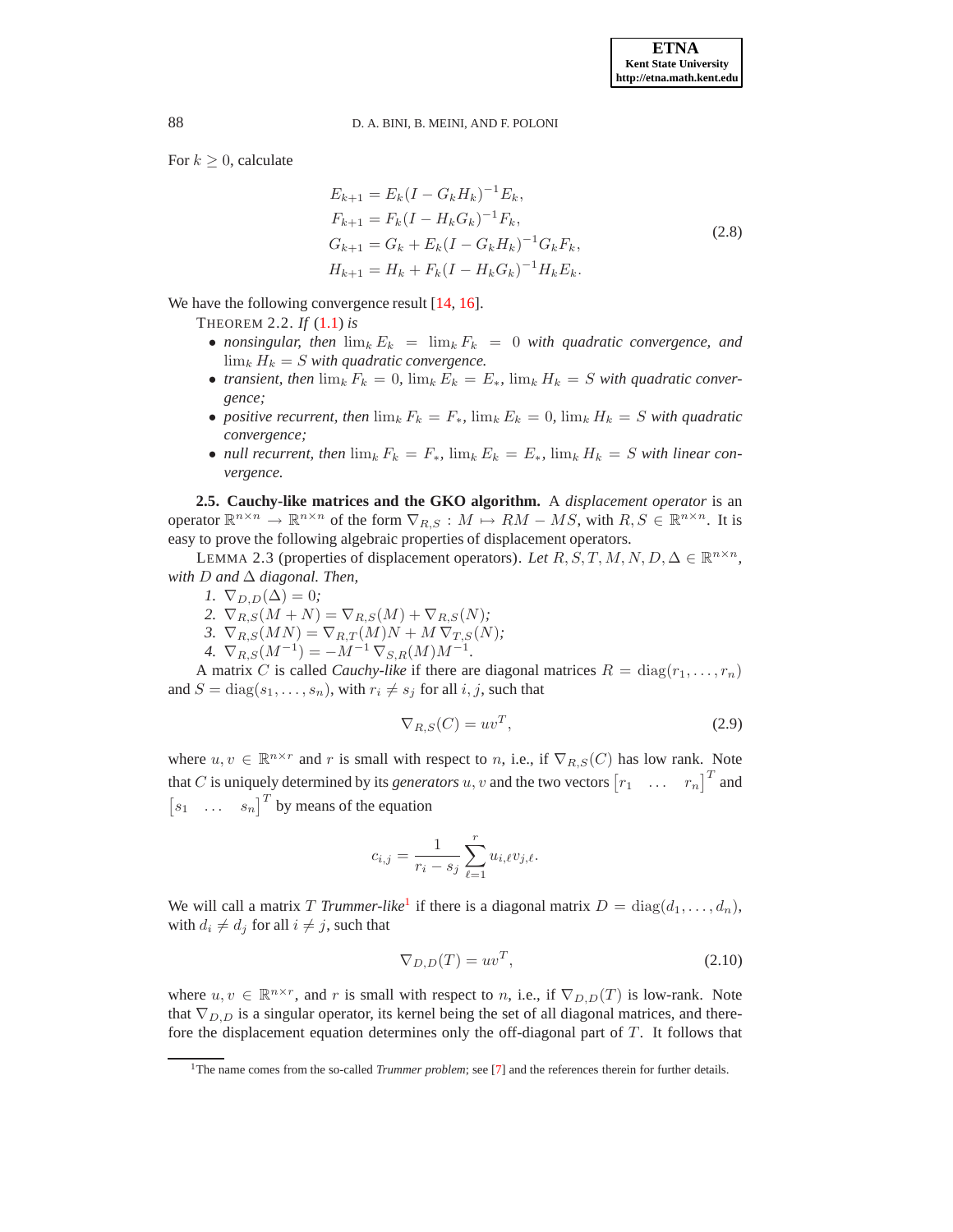T is uniquely determined by its generators  $u, v$  and the two vectors  $\begin{bmatrix} d_1 & \dots & d_n \end{bmatrix}^T$  and  $[t_{11} \dots t_{nn}]^T$  (the latter one being the main diagonal of T).

Using the relations [\(2.9\)](#page-4-1) and [\(2.10\)](#page-4-2) we can easily reconstruct a Cauchy-like or a Trummerlike matrix from its generators with  $O(rn^2)$  arithmetic operations; reconstructing the matrix and then applying the usual matrix-matrix product yields an algorithm for multiplying an  $n \times s$  Cauchy-like (Trummer-like) matrix and a generic  $n \times s$  matrix in  $O(n^2(r+s))$  ops. We refer to these algorithms as Algorithm [2.4.](#page-5-0)

#### <span id="page-5-0"></span>ALGORITHM 2.4. *Cauchy-like (Trummer-like) matrix-matrix product*

```
function y = \text{camm}(r, s, u, v, x)% returns y = C * x, where C satisfies
% diag(r) \angle C − C \angle diag(s) = u \angle v
% x may be a vector or a matrix
  n =size (u, 1);
  C = (u * v') ./ (r * ones(1, n) - ones(n, 1) * (s).y = C * x:
end function
function y = \text{trmm}(d, dg, u, v, x)% returns y = T * x, where T satisfies
\% diag(d) * T − T * diag(d) = u * v
% and diag(T) = dg
  n = s i z e ( u , 1 ) ;
  T = (u * v') ./ (d * ones(1, n) - ones(n, 1) * (d).' + eye(n));for i = 1:nT(i, i) = dg(i);end for
  y = T * x;end function
```
The problem of solving a linear system with Cauchy matrix  $C$  was treated by Gohberg, Kailath and Olshevsky in [\[8](#page-19-11)]. Their algorithm, known as the GKO algorithm, is based on the fact that the Schur complement of certain Cauchy-like matrices is Cauchy-like. In our case, if

$$
\begin{bmatrix} r_1 & 0 \ 0 & R_2 \end{bmatrix} \begin{bmatrix} c_{11} & c_{12} \ c_{21} & C_{22} \end{bmatrix} - \begin{bmatrix} c_{11} & c_{12} \ c_{21} & C_{22} \end{bmatrix} \begin{bmatrix} s_1 & 0 \ 0 & S_2 \end{bmatrix} = \begin{bmatrix} u_1 \ u_2 \end{bmatrix} \begin{bmatrix} v_1 & V_2 \end{bmatrix},
$$

where  $r_1$ ,  $s_1$  and  $c_{1,1}$  are scalars,  $c_{21}$  and  $v_i$  are column vectors, and  $c_{12}$ ,  $u_1$  are row vectors, then the Schur complement  $\hat{C} = C_{22} - c_{21}c_{11}^{-1}c_{12}$  solves the displacement equation

<span id="page-5-1"></span>
$$
R_2\hat{C} - \hat{C}S_2 = (U_2 - \frac{1}{c_{11}}c_{21}u_1)(V_2 - \frac{1}{c_{11}}c_{12}v_1).
$$
 (2.11)

That is,  $\nabla_{R_2, S_2}(C)$  has rank at most r.

Using this fact, one can perform Gaussian elimination on the matrix C in  $O(n^2r)$  operations: at each step, instead of computing the entries of the Schur complement of  $C$ , one computes its generators as given by  $(2.11)$ . Combining this algorithm with the customary back-substitution, we can solve a linear system with Cauchy-like matrix and  $n \times s$  constant coefficient in  $O(n^2(r+s))$  operations.

The same technique can be used for systems with a Trummer-like matrix  $T$ , as shown in [\[4\]](#page-19-9), with the additional complication that knowing the generators of  $\hat{T}$  is not sufficient

**ETNA Kent State University http://etna.math.kent.edu**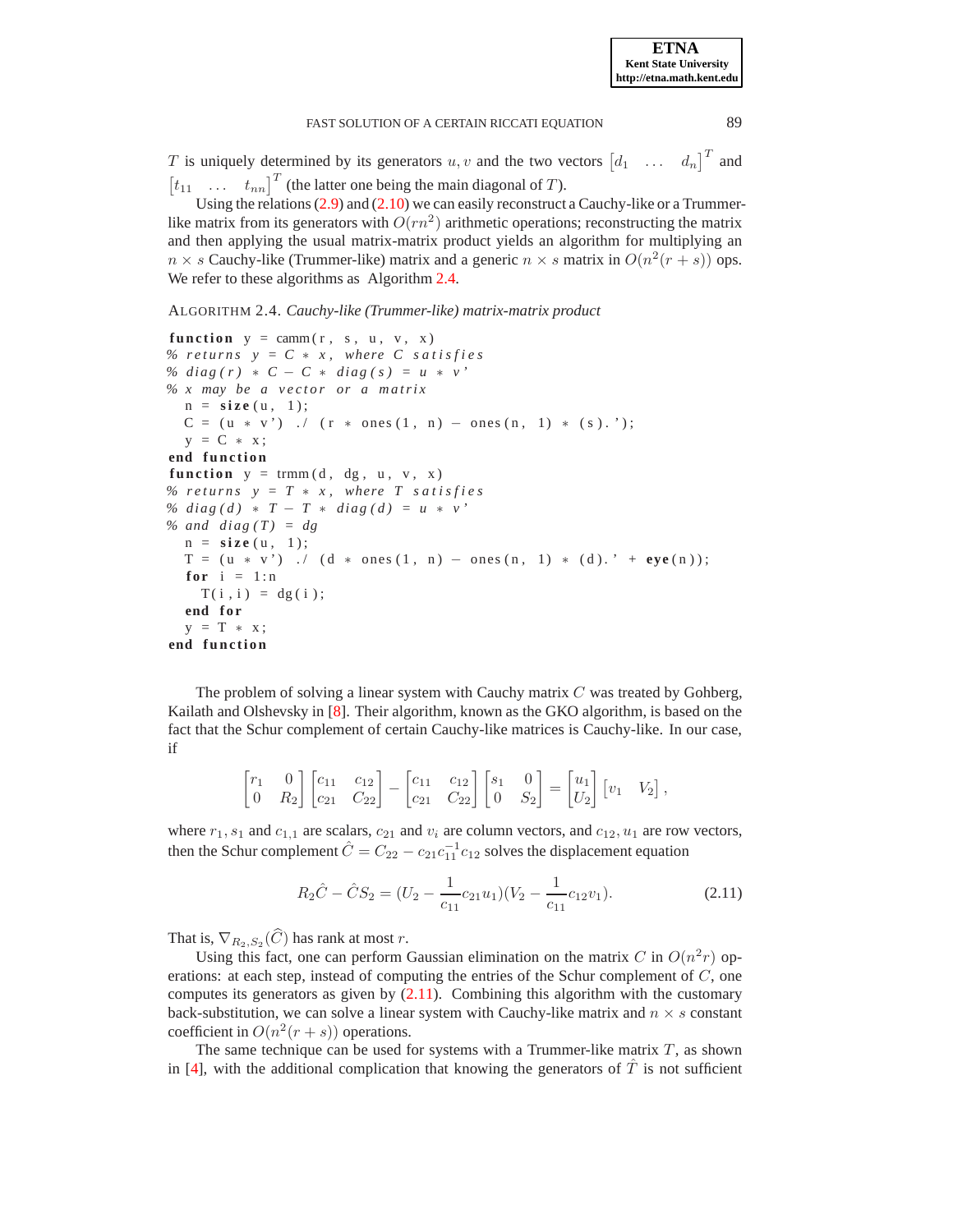to reconstruct the Schur complement. In fact, we need to compute its diagonal elements separately: at each step, we update the diagonal of  $T$  as we were performing a customary Gaussian elimination, and we compute the generators of the off-diagonal elements as in the GKO algorithm. The resulting algorithm is presented as Algorithm [2.5.](#page-6-1) The algorithm can be combined with partial pivoting to improve its numerical stability, though this will not be necessary in the following since it will only be applied to nonsingular M-matrices.

<span id="page-6-1"></span>ALGORITHM 2.5. *Solution of a linear system with Trummer-like matrix*

```
function x = trsv(d, dg, u, v, b)% returns x = T^{-}{-1} b, where T satisfies
% diag(d) * T - T * diag(d) = u * v'% and diag(T) = dg
% p r e c o n d i t i o n : Gaussian e l i m i n a t i o n w i t h o u t p i v o t i n g
% i s s t a b l e f o r T
  n =size (u, 1);
  U = \text{zeros}(n); %matrix U of the LU factorization
  l = \text{zeros}(n, 1); \%active column of L of the LU factorization
  x = b;
  for k = 1:n\textbf{if} \left( \textbf{abs} \left( \text{dg} \left( k \right) \right) \right. < 1.d-10) warn "Pivot is too small!";
     % generates a column of L and solves L^{2}(-1)*b on-the-fly
     l(k+1:n) = ((u(k+1:n,:)* (v(k,:)))')/dg(k)). / (d(k+1:n)-d(k));x ( k + 1:n ) = x ( k + 1:n ) - 1 ( k + 1:n ) * x ( k );
     % generates a row of U
     U(k, k) = dg(k);U(k, k+1:n) = (u(k, :) * (v(k+1:n, :))' ) ./ (d(k)-d(k+1:n)).';
     % u p d a t e s t h e g e n e r a t o r s t o g e n e r a t o r s o f t h e Schur complement
     u(k+1:n,:) = u(k+1:n,:) - 1(k+1:n) * u(k,:);
     v(k+1:n,:) = v(k+1:n,:) - (U(k, k+1:n)') * v(k,:) / dg(k);% updates the diagonal
     dg ( k+1:n ) = dg ( k+1:n ) - 1 ( k+1:n ) * U ( k, k+1:n );
  end for
  % s o l v e s t h e r e s u l t i n g upper t r i a n g u l a r s y s t e m
  x=U\setminus xend function
```
<span id="page-6-0"></span>**3. Structure analysis of Cyclic Reduction and the main algorithm.** In the following, we consider the case of Riccati equations of the form  $(1.1)$  with

<span id="page-6-2"></span>
$$
A = \Delta - \tilde{e}q^T, \quad B = \tilde{e}e^T, \quad C = \tilde{q}q^T, \quad E = D - \tilde{q}e^T,\tag{3.1}
$$

such that  $e, q, \tilde{e}, \tilde{q} \in \mathbb{R}^{n \times r}$  are positive, and  $D, \Delta \in \mathbb{R}^{n \times n}$  are diagonal with positive diagonal entries. Moreover, we ask that  $M$  (as in [\(1.4\)](#page-1-0)) is an M-matrix, so that the theorems in [\[10\]](#page-19-1) ensure that a minimal solution exists. Note that setting  $r = 1$ ,  $\tilde{e} = e$ ,  $\tilde{q} = q$  yields [\(1.2\)](#page-0-1). Here we make no assumptions on the rank of the  $n \times r$  matrices involved in [\(3.1\)](#page-6-2). In fact, the theoretical analysis holds true in general. From the computational point of view it is more convenient to have full rank matrices.

**3.1. Block structure.** By performing the cyclic reduction with initial matrices of the form [\(2.3\)](#page-2-2), some structures are preserved in the matrix sequences  $\hat{A}^{(k)}$ ,  $A_i^{(k)}$ ,  $i = -1, 0, 1$ :

<span id="page-6-3"></span>THEOREM 3.1. Let  $A_{-1}^{(k)}, A_0^{(k)}, \widehat{A}^{(k)}, A_1^{(k)}, k \geqslant 0$ , be the matrix sequences generated by *the CR* [\(2.4\)](#page-3-0) *with initial matrices* [\(2.3\)](#page-2-2)*. Then,*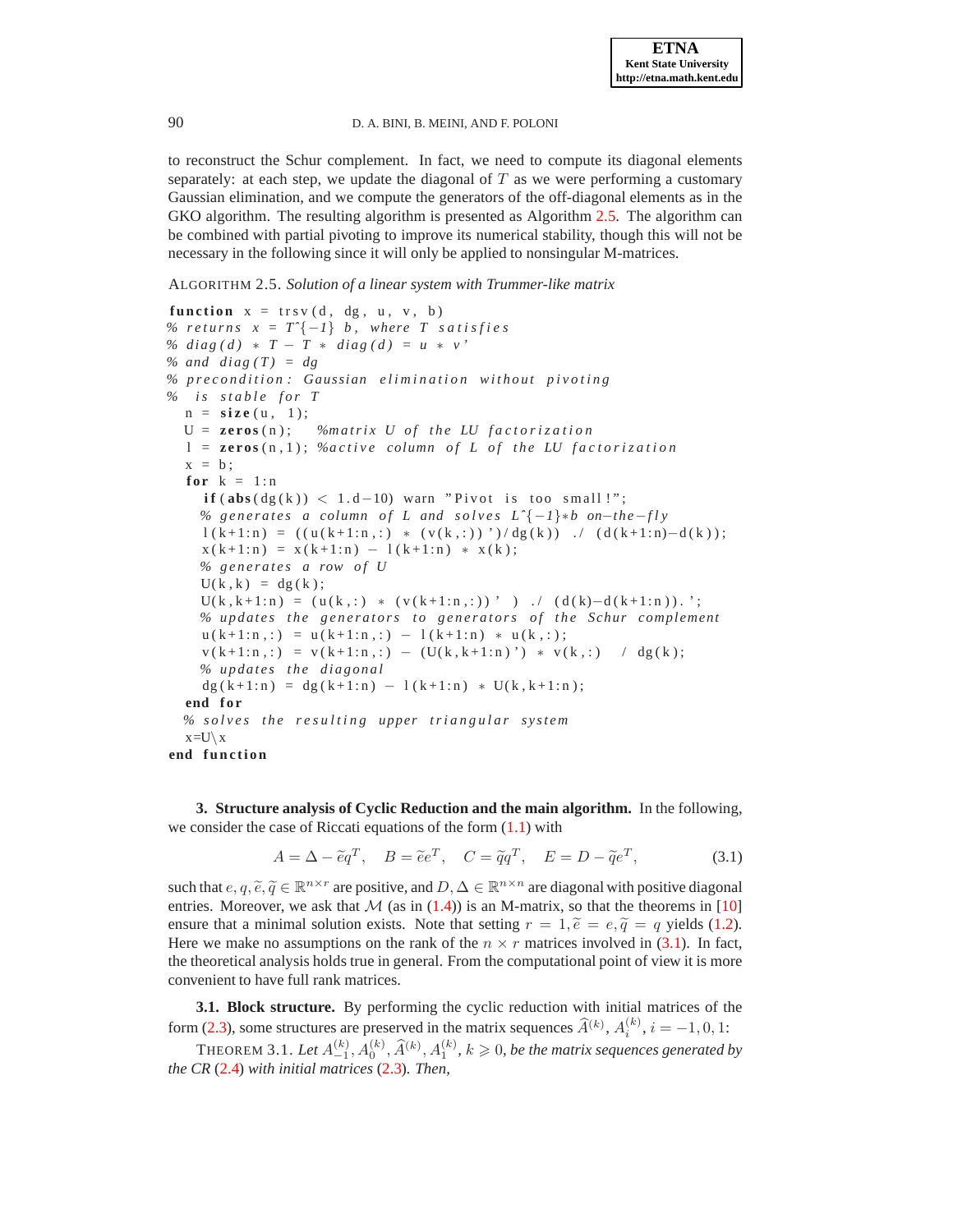*1. The matrix sequences are of the form*

$$
A_{-1}^{(k)}=\begin{bmatrix} * & 0\\ * & 0 \end{bmatrix},\, A_{0}^{(k)}=\begin{bmatrix} -I & *\\ * & * \end{bmatrix},\, \widehat{A}^{(k)}=\begin{bmatrix} -I & tC\\ * & -I-tA \end{bmatrix},\, A_{1}^{(k)}=\begin{bmatrix} 0 & 0\\ 0 & * \end{bmatrix},
$$

*where*  $*$  *denotes a generic*  $n \times n$  *block.* 

2. The  $(2, 1)$  block of  $A_0^{(k)}$  and  $\widehat{A}^{(k)}$  are the same matrix.

*Proof*. All results can be easily proved by induction, noticing how the zero blocks are distributed among the matrices. In particular, the second part follows by observing that, in the formulas [\(2.4\)](#page-3-0) for updating  $A_0^{(k+1)}$  and  $\widehat{A}^{(k+1)}$ , the term  $-A_{-1}^{(k)}K^{(k)}A_1^{(k)}$  only modifies the  $(2, 1)$  block, and the term  $-A_1^{(k)}K^{(k)}A_{-1}^{(k)}$  only modifies the second block column.

**3.2. Rank structure.** Consider the unilateral matrix equation [\(2.2\)](#page-2-1) with block coeffi-cients [\(2.3\)](#page-2-2). For the matrix function  $\varphi^{(0)}(z) = A_{-1}z^{-1} + A_0 + A_1z$ , we get

$$
\varphi^{(0)}(z) = \begin{bmatrix} (I - tD)z^{-1} - I & 0 \\ 0 & zI - (I + t\Delta) \end{bmatrix} + t \begin{bmatrix} \tilde{q} \\ \tilde{e} \end{bmatrix} [z^{-1}e^T \ q^T].
$$

Using the Sherman-Morrison formula [\[9\]](#page-19-16) to invert  $\varphi^{(0)}(z)$ , we have

$$
\psi^{(0)}(z) = (\varphi^{(0)}(z))^{-1} = Z(z) - Z(z) \left[\tilde{\hat{q}}\right] r(z) \left[z^{-1}e^T q^T\right] Z(z)
$$

with

$$
Z(z) = \begin{bmatrix} (I - tD)z^{-1} - I & 0\\ 0 & zI - (I + t\Delta) \end{bmatrix}^{-1},
$$
  

$$
r(z) = t \left( I_r + t \left[ z^{-1}e^T & q^T \right] Z(z) \left[ \frac{\tilde{q}}{\tilde{e}} \right] \right)^{-1}.
$$

Now, since

$$
\mathcal{D}Z(z) = Z(z)\mathcal{D} = \begin{bmatrix} zI & 0 \\ 0 & -I \end{bmatrix} + zZ(z) \text{ with } \mathcal{D} = \begin{bmatrix} I - tD & 0 \\ 0 & I + t\Delta \end{bmatrix},
$$

we find that

$$
\nabla_{\mathcal{D},\mathcal{D}}(\psi^{(0)}(z)) = -\mathcal{D}Z(z) \begin{bmatrix} \widetilde{q} \\ \widetilde{e} \end{bmatrix} r(z) \begin{bmatrix} z^{-1}e^T & q^T \end{bmatrix} Z(z)
$$

$$
+ Z(z) \begin{bmatrix} \widetilde{q} \\ \widetilde{e} \end{bmatrix} r(z) \begin{bmatrix} z^{-1}e^T & q^T \end{bmatrix} Z(z) \mathcal{D}
$$

$$
= \begin{bmatrix} -z\widetilde{q} \\ \widetilde{e} \end{bmatrix} r(z) \begin{bmatrix} z^{-1}e^T & q^T \end{bmatrix} Z(z) + Z(z) \begin{bmatrix} \widetilde{q} \\ \widetilde{e} \end{bmatrix} r(z) \begin{bmatrix} e^T & -q^T \end{bmatrix}.
$$

Setting

$$
\tilde{s}^{(0)T}(z) = -zr(z) \left[ z^{-1} e^T \quad q^T \right] Z(z),
$$
  
\n
$$
\tilde{t}^{(0)T}(z) = r(z) \left[ z^{-1} e^T \quad q^T \right] Z(z),
$$
  
\n
$$
\tilde{u}^{(0)}(z) = Z(z) \left[ \tilde{q} \atop \tilde{e} \right] r(z),
$$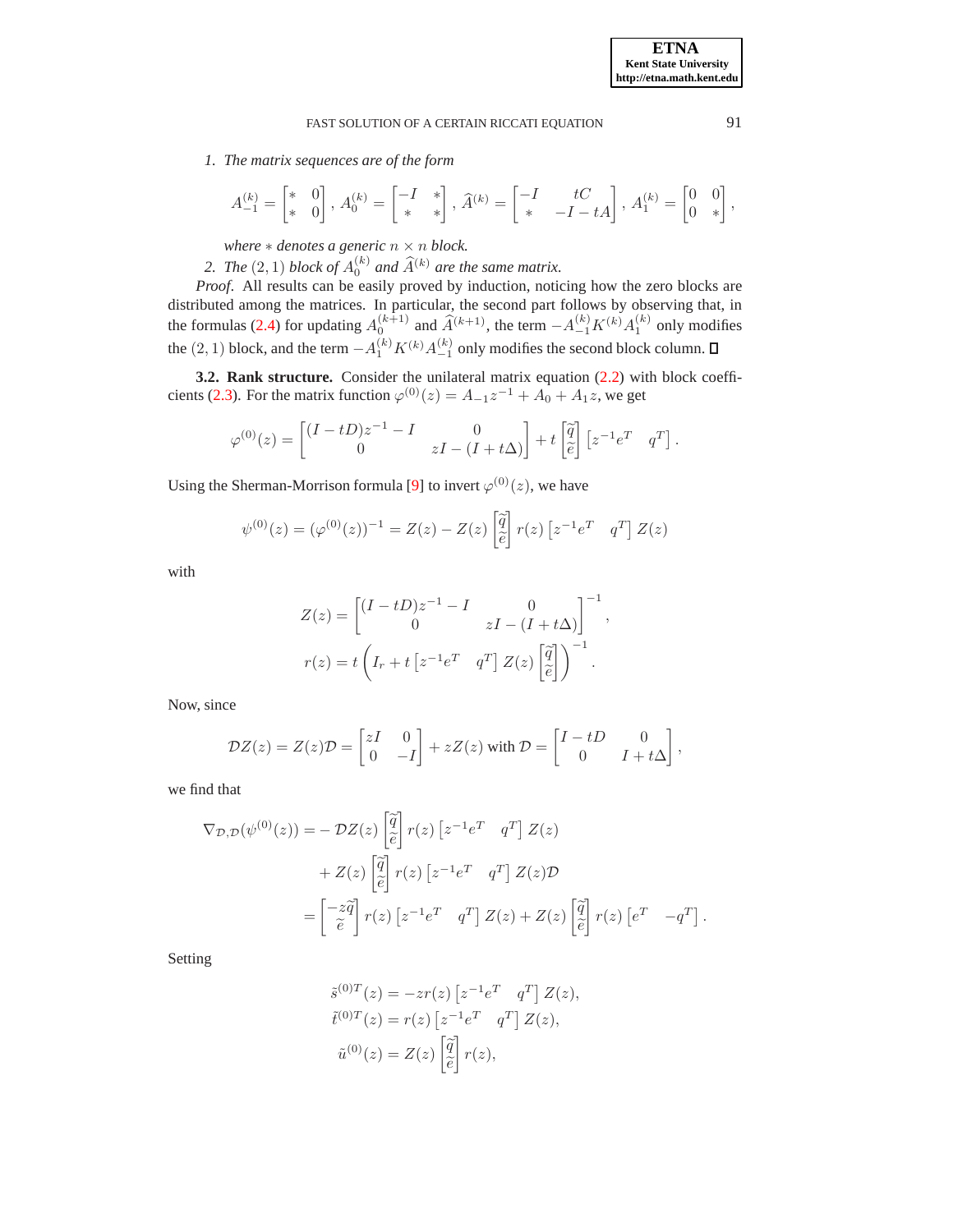yields

$$
\nabla_{\mathcal{D},\mathcal{D}}(\psi^{(0)}(z)) = \begin{bmatrix} \widetilde{q} \\ 0 \end{bmatrix} \widetilde{s}^{(0)T}(z) + \begin{bmatrix} 0 \\ \widetilde{e} \end{bmatrix} \widetilde{t}^{(0)T}(z) + \widetilde{u}^{(0)}(z) \begin{bmatrix} e^T & -q^T \end{bmatrix}.
$$

Using the functional formulation [\(2.6\)](#page-3-1) of CR and the linearity of  $\nabla_{\mathcal{D},\mathcal{D}}$ , we can easily prove by induction that

$$
\nabla_{\mathcal{D},\mathcal{D}}(\psi^{(k)}(z)) = \begin{bmatrix} \tilde{q} \\ 0 \end{bmatrix} \tilde{s}^{(k)T}(z) + \begin{bmatrix} 0 \\ \tilde{e} \end{bmatrix} \tilde{t}^{(k)T}(z) + \tilde{u}^{(k)}(z) \begin{bmatrix} e^T & -q^T \end{bmatrix}
$$
(3.2)

for each  $k\geqslant 0,$  with

$$
\tilde{s}^{(k+1)}(z^2) = \frac{1}{2}(\tilde{s}^{(k)}(z) + \tilde{s}^{(k)}(-z)),
$$
  

$$
\tilde{t}^{(k+1)}(z^2) = \frac{1}{2}(\tilde{t}^{(k)}(z) + \tilde{t}^{(k)}(-z)),
$$
  

$$
\tilde{u}^{(k+1)}(z^2) = \frac{1}{2}(\tilde{u}^{(k)}(z) + \tilde{u}^{(k)}(-z)).
$$

Therefore,  $\psi^{(k)}(z)$  has displacement rank 3r for all  $k \geq 0$ . Also,  $\varphi^{(k)}(z)$  has displacement rank 3r, since

$$
\nabla_{\mathcal{D},\mathcal{D}}(\varphi^{(k)}(z)) = \nabla_{\mathcal{D},\mathcal{D}}\left(\psi^{(k)}(z)^{-1}\right) = -\varphi^{(k)}(z)\left(\nabla_{\mathcal{D},\mathcal{D}}(\psi^{(k)}(z))\right)\varphi^{(k)}(z)
$$

by part 4 of Lemma [2.3.](#page-4-3)

Let

<span id="page-8-0"></span>
$$
v_{-1}^{(k)} = A_{-1}^{(k)} \begin{bmatrix} \tilde{q} \\ 0 \end{bmatrix}, \quad r_{-1}^{(k)T} = \begin{bmatrix} e^T & -q^T \end{bmatrix} A_{-1}^{(k)},
$$
  
\n
$$
v_0^{(k)} = A_0^{(k)} \begin{bmatrix} \tilde{q} \\ 0 \end{bmatrix}, \quad r_0^{(k)T} = \begin{bmatrix} e^T & -q^T \end{bmatrix} A_0^{(k)},
$$
  
\n
$$
w_0^{(k)} = A_0^{(k)} \begin{bmatrix} 0 \\ \tilde{e} \end{bmatrix}, \quad r_1^{(k)T} = \begin{bmatrix} e^T & -q^T \end{bmatrix} A_1^{(k)},
$$
  
\n
$$
w_1^{(k)} = A_1^{(k)} \begin{bmatrix} 0 \\ \tilde{e} \end{bmatrix},
$$
  
\n
$$
u_0 = -\begin{bmatrix} \tilde{q} \\ \tilde{e} \end{bmatrix}.
$$
  
\n(3.3)

Note that these vectors also can be defined by recurrence as follows:

<span id="page-8-1"></span>
$$
v_{-1}^{(0)} = A_{-1}^{(0)} \begin{bmatrix} \tilde{q} \\ 0 \end{bmatrix}, \qquad v_{-1}^{(k+1)} = -A_{-1}^{(k)} K^{(k)} v_{-1}^{(k)},
$$
  
\n
$$
v_0^{(0)} = A_0^{(0)} \begin{bmatrix} \tilde{q} \\ 0 \end{bmatrix}, \qquad v_0^{(k+1)} = v_0^{(k)} - A_1^{(k)} K^{(k)} v_{-1}^{(k)},
$$
  
\n
$$
w_0^{(0)} = A_0^{(0)} \begin{bmatrix} 0 \\ \tilde{e} \end{bmatrix}, \qquad w_0^{(k+1)} = w_0^{(k)} - A_{-1}^{(k)} K^{(k)} w_1^{(k)},
$$
  
\n
$$
w_1^{(0)} = A_1^{(0)} \begin{bmatrix} 0 \\ \tilde{e} \end{bmatrix}, \qquad w_1^{(k+1)} = -A_1^{(k)} K^{(k)} w_1^{(k)},
$$
  
\n
$$
r_{-1}^{(0)T} = \begin{bmatrix} e^T & -q^T \end{bmatrix} A_{-1}^{(0)}, \qquad r_{-1}^{(k+1)T} = -r_{-1}^{(k)T} K^{(k)} A_{-1}^{(k)},
$$
  
\n
$$
r_0^{(0)T} = \begin{bmatrix} e^T & -q^T \end{bmatrix} A_0^{(0)}, \qquad r_0^{(k+1)T} = r_0^{(k)} - r_{-1}^{(k)T} K^{(k)} A_1^{(k)} - r_1^{(k)T} K^{(k)} A_{-1}^{(k)},
$$
  
\n
$$
r_1^{(0)T} = \begin{bmatrix} e^T & -q^T \end{bmatrix} A_1^{(0)}, \qquad r_1^{(k+1)T} = -r_1^{(k)T} K^{(k)} A_1^{(k)}.
$$
  
\n(3.4)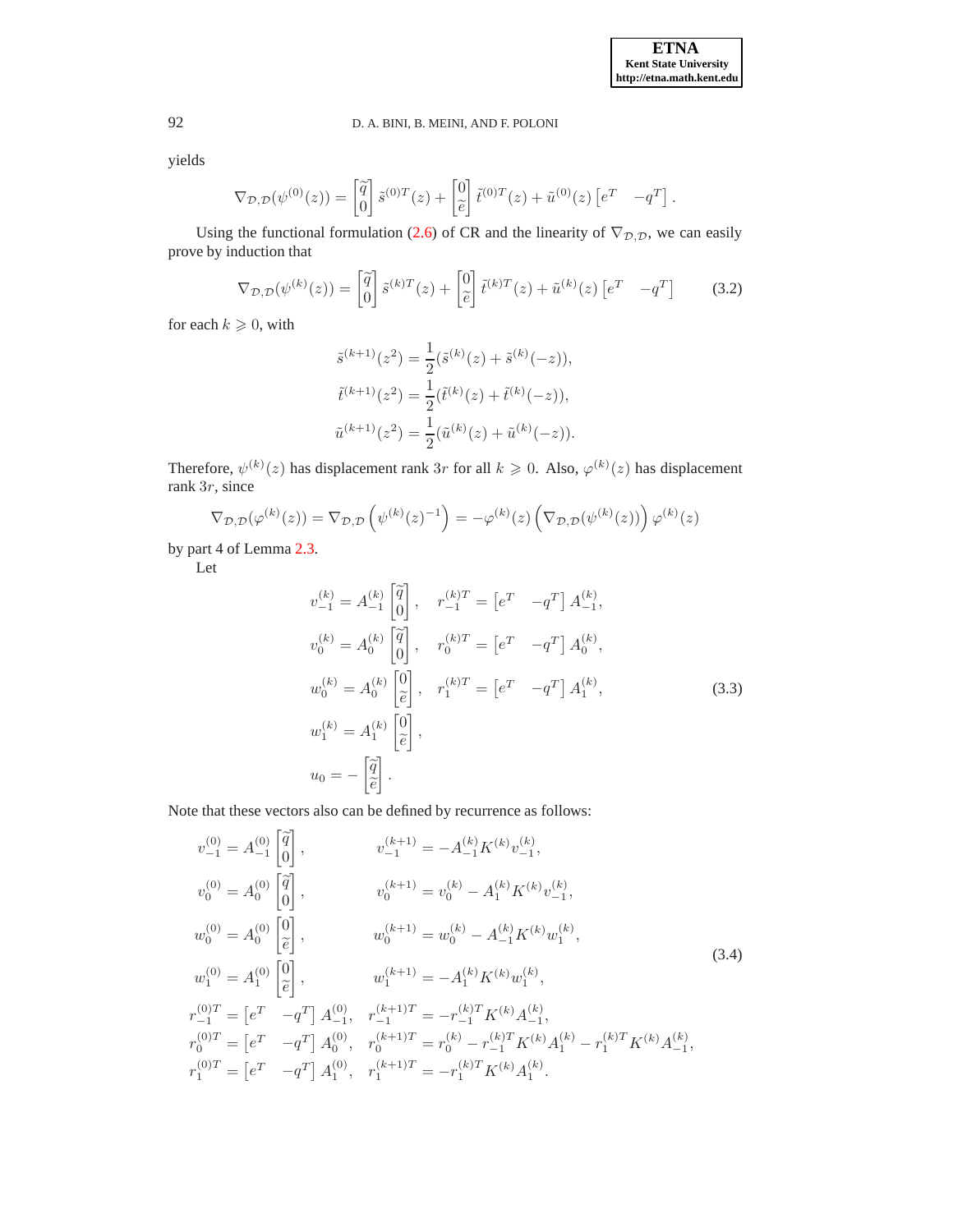Also, define

<span id="page-9-0"></span>
$$
t_{-1}^{(0)T} = -\begin{bmatrix} e^T & 0 \end{bmatrix}, \quad t_{-1}^{(k+1)T} = -t_{-1}^{(k)T} K^{(k)} A_{-1}^{(k)},
$$
  
\n
$$
t_0^{(0)T} = -\begin{bmatrix} 0 & q^T \end{bmatrix}, \quad t_0^{(k+1)T} = t_0^{(k)T} - t_{-1}^{(k)T} K^{(k)} A_1^{(k)}.
$$
\n(3.5)

Finally, set

$$
s_0^{(k)T}=r_0^{(k)T}\begin{bmatrix} I & 0 \\ 0 & 0 \end{bmatrix},
$$

and notice that in view of the block structure of Theorem [3.1,](#page-6-3)

$$
s_0^{(k+1)T} = s_0^{(k)T} - r_1^{(k)T} K^{(k)} A_{-1}^{(k)}.
$$

We can now prove a more precise result concerning the structure of  $\varphi^{(k)}(z)$ .

THEOREM 3.2. Let  $\varphi^{(k)}(z) = z A_1^{(k)} + A_0^{(k)} + z^{-1} A_{-1}^{(k)}$  be the sequence generated by *the application of cyclic reduction to* [\(2.3\)](#page-2-2) *for the problem* [\(3.1\)](#page-6-2)*. Then,*

<span id="page-9-1"></span>
$$
\nabla_{\mathcal{D},\mathcal{D}}(A_{-1}^{(k)}) = v_{-1}^{(k)} s_0^{(k)T} + w_0^{(k)} t_{-1}^{(k)T} + u_0 r_{-1}^{(k)T},
$$
\n
$$
\nabla_{\mathcal{D},\mathcal{D}}(A_0^{(k)}) = v_{-1}^{(k)} r_1^{(k)T} + v_0^{(k)} s_0^{(k)T} + w_0^{(k)} t_0^{(k)T} + w_1^{(k)} t_{-1}^{(k)T} + u_0 r_0^{(k)T},
$$
\n
$$
\nabla_{\mathcal{D},\mathcal{D}}(A_1^{(k)}) = (v_0^{(k)} + u_0) r_1^{(k)T} + w_1^{(k)} t_0^{(k)T}.
$$
\n(3.6)

*Proof.* The result holds by mathematical induction. The base step is a simple verification; concerning the inductive step, for the sake of brevity, we will only present the analysis relative to  $A_{-1}^{(k)}$ , since the cases of  $A_0^{(k)}$  and  $A_1^{(k)}$  are very similar. In view of Lemma [2.3](#page-4-3), from [\(2.4\)](#page-3-0) we have

$$
\nabla_{\mathcal{D},\mathcal{D}}(A_{-1}^{(k+1)}) = \nabla_{\mathcal{D},\mathcal{D}}\left(-A_{-1}^{(k)}K^{(k)}A_{-1}^{(k)}\right)
$$
\n
$$
= -\nabla_{\mathcal{D},\mathcal{D}}\left(A_{-1}^{(k)}\right)K^{(k)}A_{-1}^{(k)} - A_{-1}^{(k)}\nabla_{\mathcal{D},\mathcal{D}}\left(K^{(k)}\right)A_{-1}^{(k)} - A_{-1}^{(k)}K^{(k)}\nabla_{\mathcal{D},\mathcal{D}}\left(A_{-1}^{(k)}\right)
$$
\n
$$
= -\nabla_{\mathcal{D},\mathcal{D}}\left(A_{-1}^{(k)}\right)K^{(k)}A_{-1}^{(k)} + A_{-1}^{(k)}K^{(k)}\nabla_{\mathcal{D},\mathcal{D}}\left(A_{0}^{(k)}\right)K^{(k)}A_{-1}^{(k)} - A_{-1}^{(k)}K^{(k)}\nabla_{\mathcal{D},\mathcal{D}}\left(A_{-1}^{(k)}\right)
$$
\n
$$
= -\left(v_{-1}^{(k)}s_{0}^{(k)T} + w_{0}^{(k)}t_{-1}^{(k)T} + u_{0}r_{-1}^{(k)T}\right)K^{(k)}A_{-1}^{(k)} +
$$
\n
$$
A_{-1}^{(k)}K^{(k)}\left(v_{-1}^{(k)}r_{1}^{(k)T} + v_{0}^{(k)}s_{0}^{(k)T} + w_{0}^{(k)}t_{0}^{(k)T} + w_{1}^{(k)}t_{-1}^{(k)T} + u_{0}r_{0}^{(k)T}\right)K^{(k)}A_{-1}^{(k)}
$$
\n
$$
- A_{-1}^{(k)}K^{(k)}\left(v_{-1}^{(k)}s_{0}^{(k)T} + w_{0}^{(k)}t_{-1}^{(k)T} + u_{0}r_{-1}^{(k)T}\right)
$$
\n
$$
= - A_{-1}^{(k)}K^{(k)}v_{-1}^{(k)}\left(s_{0}^{(k)T} - r_{1}^{(k)T}K^{(k)}A_{-1}^{(k)}\right
$$

Here, we made use of the following facts:

- $A_{-1}Kv_0 = v_{-1}$  and  $r_0\tilde{K}A_{-1} = r_{-1}$ , which follows from the definitions of  $K^{(k)}$ and [\(3.3\)](#page-8-0);
- $A_{-1}Kw_0 = A_{-1}$  $\lceil 0$  $\widetilde{e}$ 1 = 0, due to the position of the zero blocks in  $A_{-1}^{(k)}$  and  $A_1^{(k)}$ , as proved in Theorem [3.1.](#page-6-3)  $\Box$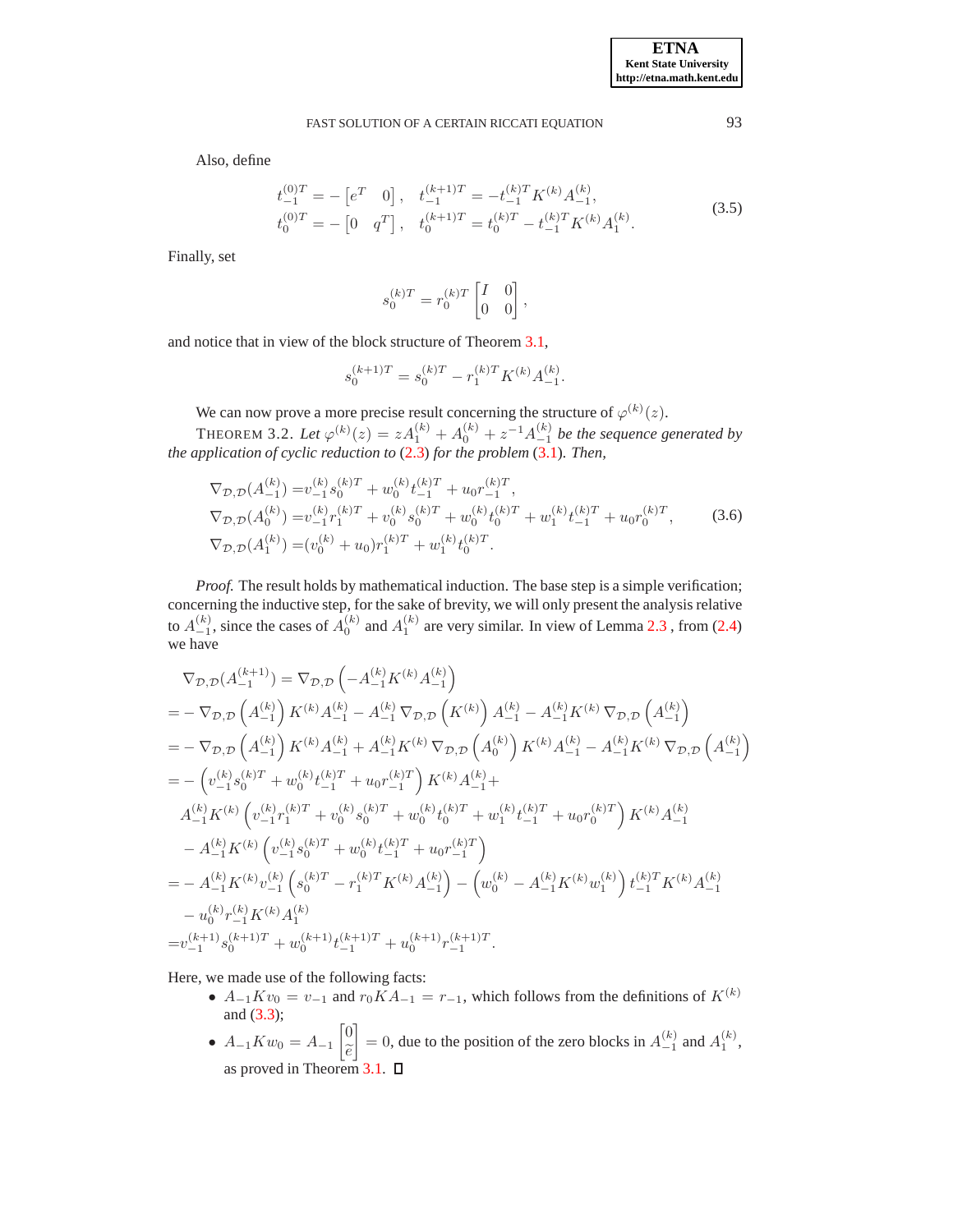We can say more about the meaning of  $t_0^{(k)T}$  and  $t_{-1}^{(k)T}$ . Let us consider first the  $(2, 1)$ block of  $A_{-1}^{(k)}$ ; let it be called  $F^{(k)}$ . Selecting the second block row of the formula for the update of  $A_{-1}^{(k)}$ , we have

$$
\begin{bmatrix} F^{(k+1)} & 0 \end{bmatrix} = - \begin{bmatrix} F^{(k)} & 0 \end{bmatrix} K^{(k)} A_{-1}^{(k)}
$$

and  $F^{(0)} = t\tilde{e}e^T$ . Thus, by comparing this formula with that of  $t_{-1}^{(k)T}$  in [\(3.5\)](#page-9-0), we see that  $\begin{bmatrix} F^{(k)} & 0 \end{bmatrix} = -t \widetilde{e} t_{-1}^{(k)T}.$ 

Let us now turn to consider the  $(2,2)$  block of  $A_0^{(k)}$ ; let it be called  $G^{(k)}$ . From the block structure of the iterates, it follows that in the update formula [\(2.4\)](#page-3-0) for  $A_0^{(k)}$  only the term  $A_{-1}^{(k)}K^{(k)}A_1^{(k)}$  updates the block  $G^{(k)}$ . Writing down explicitly the update relation, we get

$$
\begin{bmatrix} 0 & G^{(k+1)} \end{bmatrix} = \begin{bmatrix} 0 & G^{(k)} \end{bmatrix} - \begin{bmatrix} F^{(k)} & 0 \end{bmatrix} K^{(k)} A_1^{(k)}
$$

and  $G^{(0)} = -I - t(\Delta - \tilde{e}q^T)$ . By using the above result and combining this update formula with that of  $t_0^{(k)T}$  in [\(3.5\)](#page-9-0), we can see that

<span id="page-10-0"></span>
$$
\left[0 \quad G^{(k)}\right] = \left[0 \quad -I - t\Delta\right] - t\tilde{e}t_0^{(k)T}.\tag{3.7}
$$

**3.3. The main algorithm.** The structure relations [\(3.6\)](#page-9-1) allow us to develop a faster version of the CR iteration with computational cost  $O(n^2r)$  per step. In fact, Algorithms [2.4](#page-5-0) and [2.5](#page-6-1) allow us to perform fast computations with  $A_{-1}^{(k)}$ ,  $A_0^{(k)}$  and  $A_1^{(k)}$  using only the generators of these matrices. At each step  $\vec{k}$  of the cyclic reduction, we only need to store and update the nine  $n \times r$  generators

<span id="page-10-2"></span>
$$
v_{-1}^{(k)}, \quad v_0^{(k)}, \quad w_0^{(k)}, \quad w_1^{(k)}, \quad r_{-1}^{(k)}, \quad r_0^{(k)}, \quad r_1^{(k)}, \quad t_0^{(k)}, \quad t_1^{(k)}.\tag{3.8}
$$

Note that  $s^{(k)}$  need not be explicitly stored because it easily can be recovered from  $r_0^{(k)}$ .

Our plan is to perform the update using the Trummer-like operations introduced in Section [2.5.](#page-4-4) However, in order to do that, we need a method to calculate the diagonal entries of the involved matrices, since they cannot be recovered from the generators, nor computed explicitly during the algorithm (without resorting to an  $O(n^3)$  algorithm). Notice first that a Trummer-like matrix  $T$  can be written as

$$
diag(T) + Trummer(D, U, V),
$$

where Trummer( $\mathcal{D}, U, V$ ) is the only Trummer-like matrix with respect to  $\nabla_{\mathcal{D}, \mathcal{D}}$  with generators  $U, V$  and zeroes on the diagonal. Therefore, for any vector  $x$ , we have

$$
Tx - \text{Trummer}(D, U, V)x = \text{diag}(T)x,
$$

so that knowing the generators of T and the vector product  $Tx$ , we can recover  $T_{ii}$  as

<span id="page-10-1"></span>
$$
t_{ii} = \frac{(Tx - \text{Trummer}(D, U, V))_{ii}}{x_i},\tag{3.9}
$$

provided that  $x_i$  is nonzero. We can use this technique to calculate the diagonal entries of the  $A_i^{(k)}$  which are not known *a priori* from the above results, that is, the first *n* diagonal entries of  $A_{-1}^{(k)}$  and the last n of  $A_1^{(k)}$  (note that, in view of Theorem [3.1](#page-6-3) and [\(3.7\)](#page-10-0), the diagonal of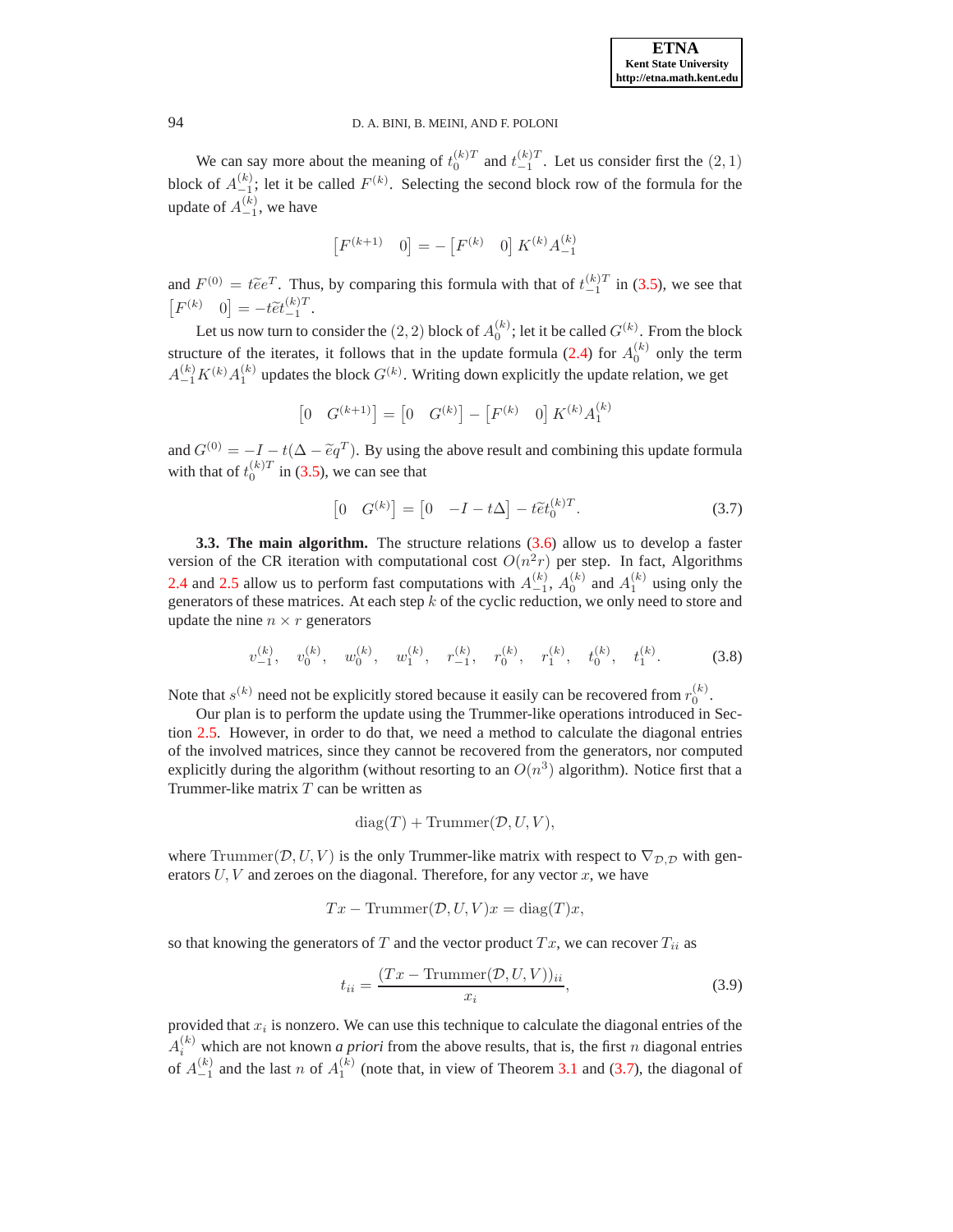$A_0^{(k)}$  can be easily determined). As for the vector x, it is possible to choose a column of respectively  $\begin{bmatrix} \widetilde{q} \\ 0 \end{bmatrix}$  $\Big]$  or  $\Big[0, \Big]$  $\widetilde{e} \over 2$ 1 . After recovering the diagonal entries of the  $A_i^{(k)}$  $i^{(k)}$ , we can update the generators using the Trummer matrix-vector arithmetic to perform the updates described in the right-hand part of equations [\(3.4\)](#page-8-1) and [\(3.5\)](#page-9-0).

Notice that we do not need to store nor update  $\widehat{A}^{(k)}$  explicitly in order to recover the solution X as the  $(2, 1)$  block of  $-\left(\widehat{A}^{(k)}\right)^{-1} A_{-1}^{(0)}$  at the end of the algorithm, because of [\(2.1\)](#page-2-3) and [\(2.5\)](#page-3-2). In fact, Theorem [3.1](#page-6-3) shows that the four blocks of  $\hat{A}^{(k)}$  are known; moreover, the Schur complement  $Z = \widehat{A}_{22}^{(k)} + A_{21}^{(k)} \widehat{A}_{12}^{(k)}$  is diagonal plus rank r, as it can be written as

<span id="page-11-1"></span>
$$
Z = -I - t\Delta + t(\tilde{e} + A_{21}^{(k)}\tilde{q})q^T,
$$
\n(3.10)

in view of  $(3.1)$  and Theorem [3.1.](#page-6-3) It is therefore possible to find X by applying block Schur complementation to the system  $- \left( \widehat{A}^{(k)} \right)^{-1} \left( A_{-1}^{(0)} \left[ I \quad 0 \right] \right)$ , which yields

<span id="page-11-2"></span>
$$
ZX = tB + A_{12}^{(k)}(I - tE). \tag{3.11}
$$

The resulting system involving Z can be solved in  $O(rn^2)$  ops using, e.g., the Sherman– Morrison formula or the GKO algorithm (since a diagonal plus rank  $r$  matrix is Trummer-like with rank  $2r$  with respect to any diagonal matrix  $D$ ).

The algorithm, whose total cost is  $O(rn^2)$ , is briefly sketched in Algorithm [3.3.](#page-11-0)

```
ALGORITHM 3.3. Structured cyclic reduction
```

```
function X = fastcr (D, \Delta, e, q, \tilde{e}, \tilde{q})k = 0:
 initialize the generator matrices (using (2.4), (3.4) and (3.5))
 do
  k=k+1;calculate the diagonals of A_i^{(k)} (3.9)
  update the generators using (3.4) and (3.5)while (stopping criterion)calculate the entries of the (2\, ,1) block K of A_0^{(k)}build the Schur complement Z of \widehat{A}^{(k)} (3.10)
   (3.11) with the Sherman-−Morrison formula or GKO
end function
```
An obvious choice for the stopping criterion would be to compute the iterate  $X^{(k)}$  at each step and explicitly calculate the residual of the Riccati equation [\(1.1\)](#page-0-0). However, this is quite expensive. Theorem [2.1](#page-3-3) provides another good choice. In all three cases, the sequences  $A_{-1}^{(k)}$  and  $A_1^{(k)}$  converge; therefore, we can simply check that the norms of the two values

$$
A^{(k+1)}_{-1}\begin{bmatrix} \widetilde{q} \\ 0 \end{bmatrix} - A^{(k)}_{-1}\begin{bmatrix} \widetilde{q} \\ 0 \end{bmatrix}, \quad A^{(k+1)}_{1}\begin{bmatrix} 0 \\ \widetilde{e} \end{bmatrix} - A^{(k)}_{1}\begin{bmatrix} 0 \\ \widetilde{e} \end{bmatrix}
$$

are small enough. This can be done with a small overhead, since the values we need are two of the nine generators and thus are already computed at each step. In the noncritical case, another viable choice is checking that

$$
\min\left(\left\|A_{-1}^{(k)}\begin{bmatrix}\tilde{q} \\ 0\end{bmatrix}\right\|_1, \left\|A_{1}^{(k)}\begin{bmatrix}0 \\ \tilde{e}\end{bmatrix}\right\|_1\right) < \varepsilon,
$$

**ETNA Kent State University http://etna.math.kent.edu**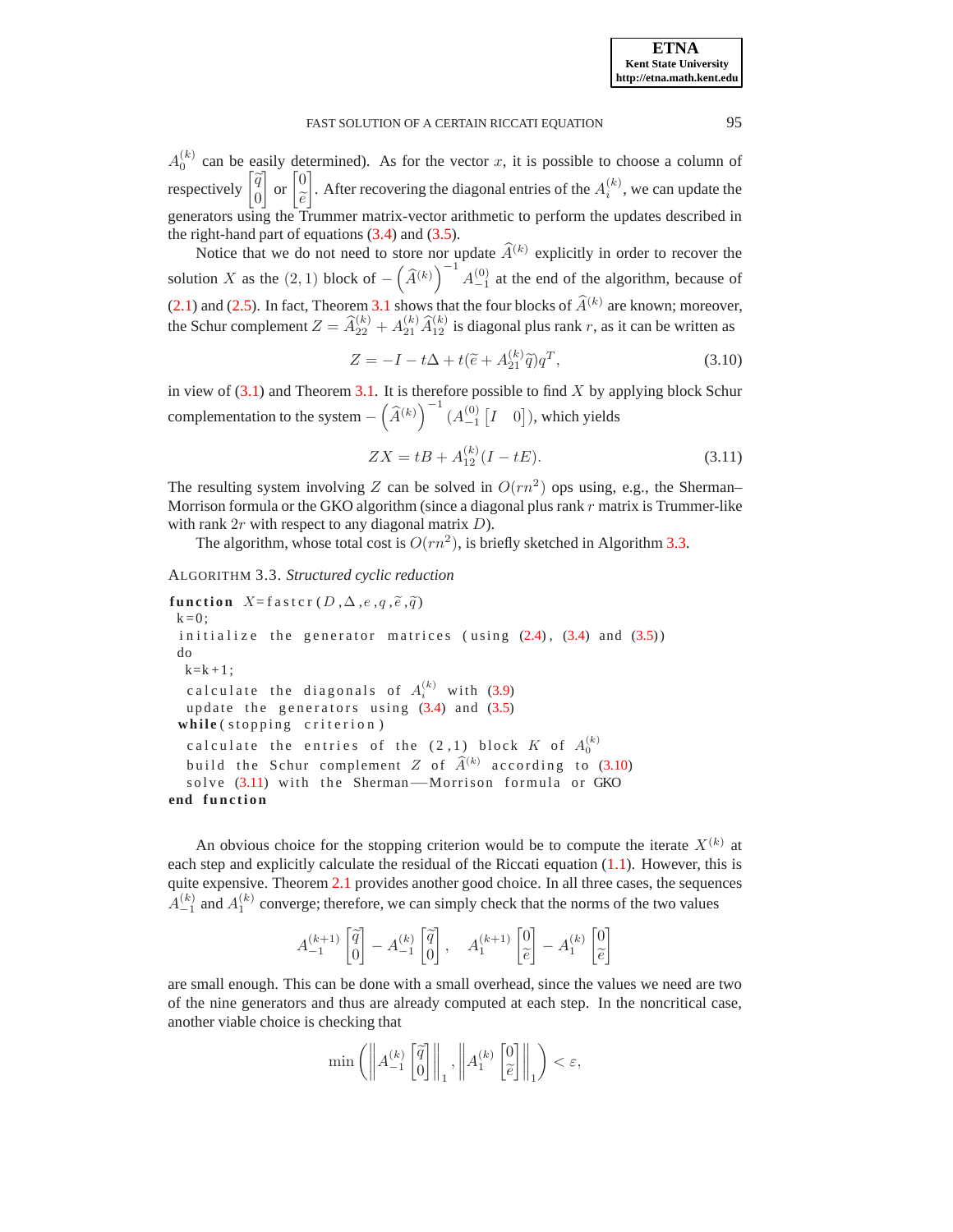since at least one of  $A_{-1}^{(k)}$  and  $A_1^{(k)}$  converges to zero by Theorem [2.1.](#page-3-3)

Note also that the algorithm can be accelerated by skipping the computations with the zero blocks, thus reducing all the computations to  $n \times n$  matrix computations. This way, one sees that one only needs to update ten  $n \times r$  matrices (instead of nine  $2n \times r$ ) at each step.

<span id="page-12-0"></span>**4. Structure analysis of SDA.** The structure analysis of SDA, following the same strategy, leads to less cumbersome computations. Let

$$
\mathcal{H} = \begin{bmatrix} E & -C \\ B & -A \end{bmatrix}, \quad \mathcal{H}_{\gamma} = (H + \gamma I)^{-1} (H - \gamma I),
$$

and suppose that  $H_{\gamma}$  is nonsingular. For the problem [\(3.1\)](#page-6-2), we have

$$
\mathcal{H} = \begin{bmatrix} D & 0 \\ 0 & -\Delta \end{bmatrix} - \begin{bmatrix} \widetilde{q} \\ -\widetilde{e} \end{bmatrix} \begin{bmatrix} e^T & q^T \end{bmatrix}.
$$

The matrices H and  $\mathcal{H}_{\gamma}$  commute, since the latter is a rational function of the former. This fact implies that

<span id="page-12-1"></span>
$$
\begin{bmatrix} D & 0 \ 0 & -\Delta \end{bmatrix} \mathcal{H}_{\gamma}^{2^{k}} - \mathcal{H}_{\gamma}^{2^{k}} \begin{bmatrix} D & 0 \ 0 & -\Delta \end{bmatrix} = \begin{bmatrix} \widetilde{q} \\ -\widetilde{e} \end{bmatrix} \begin{bmatrix} e^{T} & q^{T} \end{bmatrix} \mathcal{H}_{\gamma}^{2^{k}} - \mathcal{H}_{\gamma}^{2^{k}} \begin{bmatrix} \widetilde{q} \\ -\widetilde{e} \end{bmatrix} \begin{bmatrix} e^{T} & q^{T} \end{bmatrix}, (4.1)
$$

which shows that  $\mathcal{H}_{\gamma}^{2^k}$  $\frac{2}{\gamma}$  has low displacement rank with respect to a suitable (singular) operator.

It follows from the results on matrix pencils presented in [\[16\]](#page-19-7), or also by direct verification from equations  $(2.7)$  and  $(2.8)$ , that

$$
\mathcal{H}_{\gamma}^{2^k} = \begin{bmatrix} I & -G_k \\ 0 & F_k \end{bmatrix}^{-1} \begin{bmatrix} E_k & 0 \\ -H_k & I \end{bmatrix}.
$$

Using this relation, it is easy to check that

$$
\begin{aligned}\n\begin{bmatrix} I & -G_k \end{bmatrix} \mathcal{H}_{\gamma}^{2^k} &= \begin{bmatrix} E_k & 0 \end{bmatrix}, \qquad \begin{bmatrix} 0 & F_k \end{bmatrix} \mathcal{H}_{\gamma}^{2^k} = \begin{bmatrix} -H_k & I \end{bmatrix}, \\
\mathcal{H}_{\gamma}^{2^k} \begin{bmatrix} I \\ H_k \end{bmatrix} &= \begin{bmatrix} E_k \\ 0 \end{bmatrix}, \qquad \qquad \mathcal{H}_{\gamma}^{2^k} \begin{bmatrix} 0 \\ F_k \end{bmatrix} &= \begin{bmatrix} G_k \\ I \end{bmatrix}.\n\end{aligned} \tag{4.2}
$$

Now, multiply [\(4.1\)](#page-12-1) by  $\begin{bmatrix} 0 & F_k \end{bmatrix}$  to the left and by  $\begin{bmatrix} 0 \\ E_k \end{bmatrix}$  $F_k$ 1 to the right, to get

$$
-F_k\Delta + \Delta F_k = -F_k\tilde{e}(q^T + e^T G_k) + (H_k\tilde{q} + \tilde{e})q^T F_k.
$$

Similarly, multiplying [\(4.1\)](#page-12-1) by either  $\begin{bmatrix} 0 & F_k \end{bmatrix}$  or  $\begin{bmatrix} I & -G_k \end{bmatrix}$  to the left and either  $\begin{bmatrix} 0 & F_k \end{bmatrix}$  $F_k$ 1 or  $\lceil$  I 1

 $H_k$ to the right, in all four combinations, yields equations

<span id="page-12-2"></span>
$$
DE_k - E_k D = (\tilde{q} + G_k \tilde{e})e^T E_k - E_k \tilde{q}(e^T + q^T H_k),
$$
  
\n
$$
\Delta F_k - F_k \Delta = (H_k \tilde{q} + \tilde{e})q^T F_k - F_k \tilde{e}(q^T + e^T G_k),
$$
  
\n
$$
DG_k + G_k \Delta = (\tilde{q} + G_k \tilde{e})(e^T G_k + q^T) - E_k \tilde{q}q^T F_k,
$$
  
\n
$$
\Delta H_k + H_k D = (H_k \tilde{q} + \tilde{e})(e^T + q^T H_k) - F_k \tilde{e}e^T E_k,
$$
\n(4.3)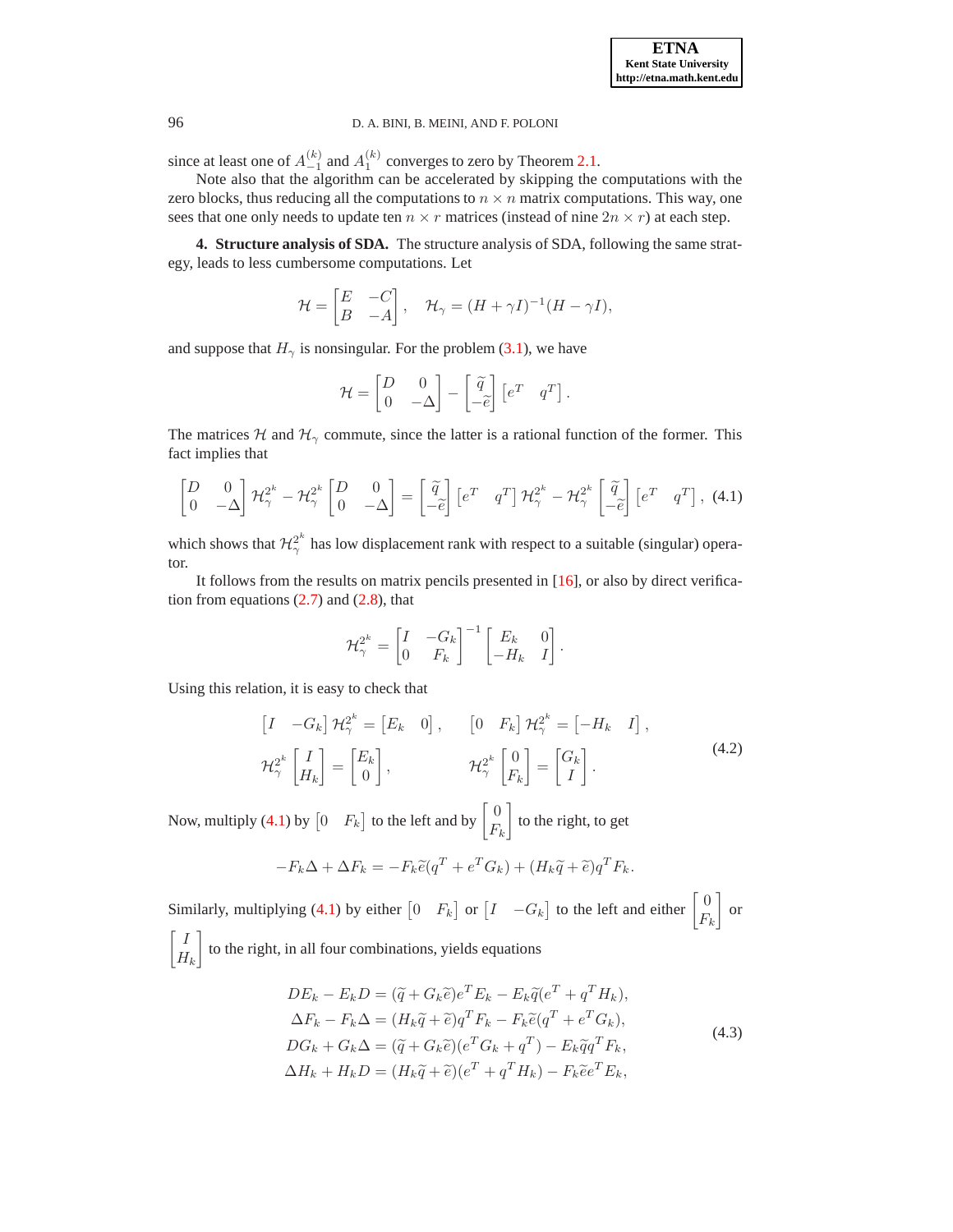which provide low displacement rank representations for the matrix sequences generated by SDA. Using these relations, we proceed along the lines of Algorithm [3.3.](#page-11-0) At each step, we only store in memory the eight generators

$$
v_1^{(k)} = E_k \tilde{q}, \qquad v_2^{(k)} = F_k \tilde{e}, \qquad v_3^{(k)} = (\tilde{q} + G_k \tilde{e}), \qquad v_4^{(k)} = H_k \tilde{q} + \tilde{e},
$$
  
\n
$$
w_1^{(k)T} = e^T E_k, \quad w_2^{(k)T} = q^T F_k, \quad w_3^{(k)T} = e^T G_k + q^T, \quad w_4^{(k)T} = e^T + q^T H_k,
$$
\n(4.4)

and update them accordingly to the following relations (easily derived from [\(2.8\)](#page-4-5))

<span id="page-13-0"></span>
$$
v_1^{(k+1)} = E_k (I - G_k H_k)^{-1} v_1^{(k)},
$$
  
\n
$$
v_2^{(k+1)} = F_k (I - H_k G_k)^{-1} v_2^{(k)},
$$
  
\n
$$
v_3^{(k+1)} = v_3^{(k)} + E_k (I - G_k H_k)^{-1} G_k v_2^{(k)},
$$
  
\n
$$
v_4^{(k+1)} = v_4^{(k)} + F_k (I - H_k G_k)^{-1} H_k v_1^{(k)}
$$
  
\n
$$
w_1^{(k+1)T} = w_1^{(k)T} (I - G_k H_k)^{-1} E_k
$$
  
\n
$$
w_2^{(k+1)T} = w_2^{(k)T} (I - H_k G_k)^{-1} F_k
$$
  
\n
$$
w_3^{(k+1)T} = w_3^{(k)T} + w_1^{(k)} (I - G_k H_k)^{-1} G_k F_k
$$
  
\n
$$
w_4^{(k+1)T} = w_4^{(k)T} + w_2^{(k)} (I - H_k G_k)^{-1} H_k E_k
$$

using the Cauchy- and Trummer-like structure [\(4.3\)](#page-12-2) to carry out the computations. Note that  $I - G_k H_k$  and  $I - H_k G_k$  are Trummer-like, and their generators can be computed using Lemma [2.3;](#page-4-3) e.g., for  $I - G_k H_k$ , we have

$$
\nabla_{D,D}(I-G_kH_k)=\nabla_{D,D}(I)-\nabla_{D,D}(G_kH_k)=0-\nabla_{D,-\Delta}(G_k)H_k-G_k\nabla_{-\Delta,D}(H_k).
$$

In addition, we have to keep track of the diagonals of  $E_k$  and  $F_k$  in order to perform the computations. In the same fashion as CR, these diagonals can be recovered using formula [\(3.9\)](#page-10-1) using as x one of the columns of  $v_1^{(k)} = E_k \tilde{q}$ ,  $v_2^{(k)} = F_k \tilde{e}$ .

```
ALGORITHM 4.1. Structured SDA
```

```
function X = \text{fasts} \, \text{da} \, (D, \Delta, e, q, \widetilde{e}, \widetilde{q})k = 0;
  (2.7)
 do
 k=k+1:
  c alculate the diagonals of E_k, F_k (3.9)
  update the generators using (4.5)while (stopping criterion)
 return X=H_kend function
```
As a stopping criterion, in the noncritical case, we can use the fact that the sequence  $\min(||e^T E_k||_1, ||F_k \tilde{e}||_1)$  converges quadratically to zero.

**5. On differences between CR and SDA.** In view of the similar structure and behaviour of the two algorithms we have presented, one may be lead to think that there is a deep connection between them. Recently, some new results on the relationships between Cyclic Reduction and the SDA have been presented in [\[6](#page-19-17)]. It turns out that the SDA can be

**ETNA Kent State University http://etna.math.kent.edu**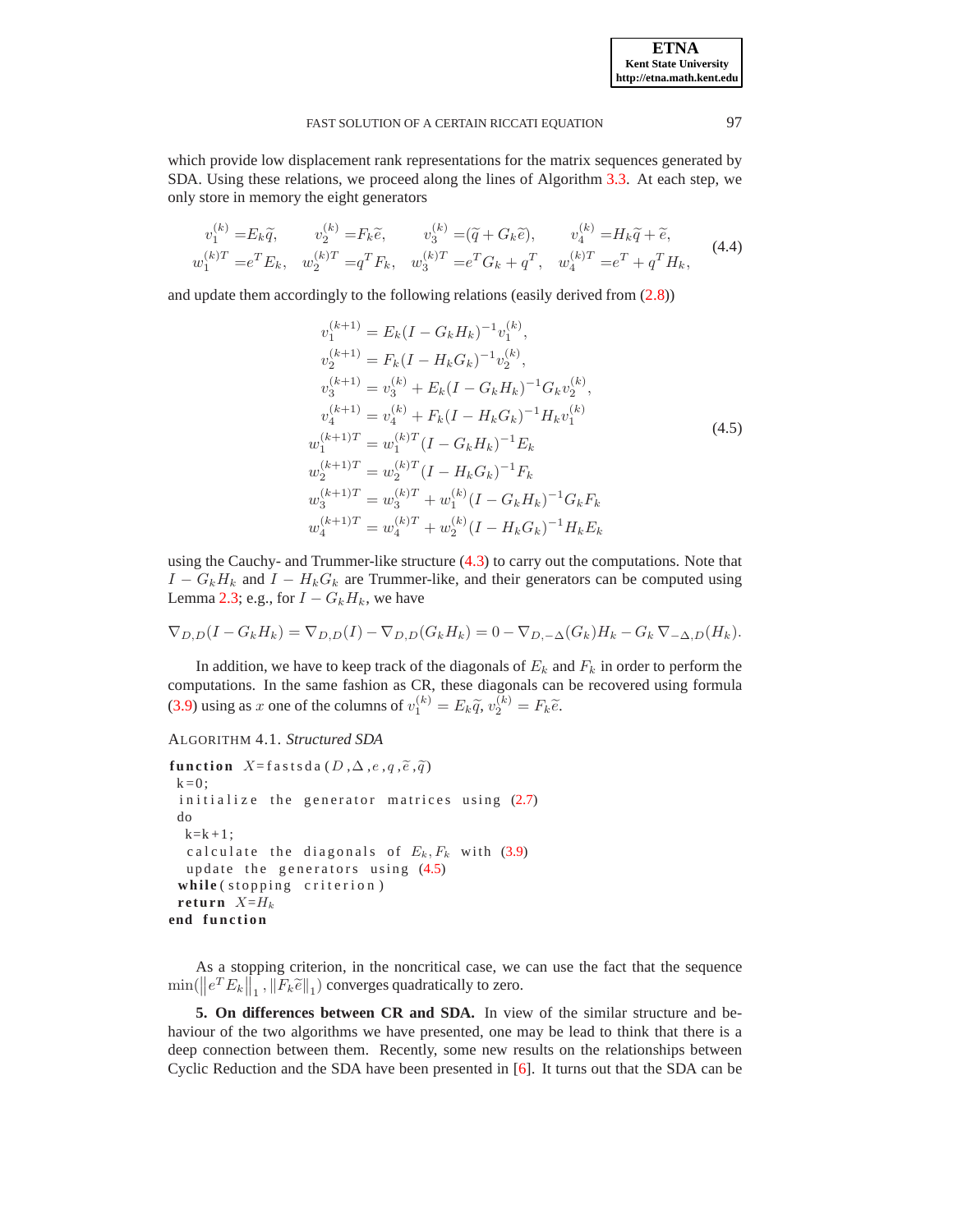expressed as a form of CR applied to a unilateral equation [\(2.2\)](#page-2-1) whose coefficients are substantially different from those in  $(2.3)$ . The convergence behaviour of CR for  $(2.2)$  depends essentially on the ratio  $\mu_1/\mu_2$ , where  $\mu_1$  is the largest (in modulus) eigenvalue of the matrix pencil associated with [\(2.2\)](#page-2-1) inside the unit circle, and  $\mu_2$  is the smallest one outside it; see, e.g., [\[5\]](#page-19-14). These eigenvalues are given in terms of those of

<span id="page-14-2"></span>
$$
\mathcal{K} = \begin{bmatrix} E & -C \\ B & -A \end{bmatrix} \tag{5.1}
$$

by  $\mu_1 = f(\lambda_1)$ ,  $\mu_2 = f(\lambda_2)$ , where  $\lambda_1, \lambda_2$  are the two eigenvalues closer to zero (on the two different sides of the complex axis) of K,  $f(x) = I - tx$  for Ramaswami's CR and  $f(x) =$  $\frac{x-\gamma}{x+\gamma}$  in the case of the SDA. Therefore, it turns out that the expressions for the convergence ratio of the two algorithms in terms of the  $\lambda_i$  are significatively different, especially when the shift technique is applied to remove the zero eigenvalues of  $K$  in the singular case. Depending on the location of the eigenvalues of  $K$  in the complex plane, one method may attain a faster convergence than the other. Moreover, since [\(2.3\)](#page-2-2) is definitely simpler than its analogue for the SDA (which, in the end, is equivalent to  $(2.7)$ ), there might be a small loss of precision implied in the computations to get the initial values of the two methods. In fact, in the numerical experiments that we are presenting, it turns out that in their structured versions SDA is slightly faster than CR, but also less accurate.

<span id="page-14-0"></span>**6. The shift technique.** In the critical case  $c = 1, \alpha = 0$  of the NARE [\(1.2\)](#page-0-1), several drawbacks are encountered. As reported in Theorems [2.1](#page-3-3) and [2.2,](#page-4-6) the convergence of the presented algorithms is linear instead of quadratic; moreover, it has been shown in [\[13\]](#page-19-18) that an  $O(\varepsilon)$  perturbation to the coefficients of the equation leads to an  $O(\sqrt{\varepsilon})$  variation in the solution. All these drawbacks can be removed by means of the shift technique originally introduced be He, Meini, and Rhee in [\[17](#page-19-19)] and applied to algebraic Riccati equations in [\[3](#page-19-5), [4](#page-19-9), [14](#page-19-6)].

The shift technique applied to this problem consists in replacing the Riccati equation  $(1.1)$ , with the coefficient matrices given by  $(3.1)$ , with the equation

<span id="page-14-1"></span>
$$
X\tilde{C}X - X\tilde{E} - \tilde{A}X + \tilde{B} = 0,
$$
\n(6.1)

with

$$
\widetilde{A} = A - \eta v_2 p_2^T, \quad \widetilde{B} = B + \eta v_2 p_1^T, \quad \widetilde{C} = C - \eta v_1 p_2^T, \quad \widetilde{E} = E + \eta v_1 p_1^T,\tag{6.2}
$$

where

$$
v=\begin{bmatrix} v_1 \\ v_2 \end{bmatrix}
$$

is the right Perron vector of the M-matrix M defined in Equation [\(1.4\)](#page-1-0), and  $p^T = \begin{bmatrix} p_1^T & p_2^T \end{bmatrix} \in \mathbb{R}$  $\mathbb{R}^{1\times 2n}$  is any positive row vector such that  $p^T v = 1$ , and  $\eta > 0$  is such that  $\mathcal{M} + \eta v \overline{p}^T$  is still an M-matrix. It is proved in  $[14]$  that the minimal nonnegative solution of  $(1.1)$  is the minimal nonnegative solution of  $(6.1)$ , and that the latter is noncritical. Therefore, cyclic reduction and SDA applied to this problem converge quadratically to the common minimal nonnegative solution S of the two equations.

As noted in [\[4](#page-19-9)], a natural choice for  $p^T$  in the problem [\(1.2\)](#page-0-1) is  $p^T = \begin{bmatrix} e^T & q^T \end{bmatrix}$ ,  $0 < \eta \leq$  $d_1$ , which preserves the property that the corresponding M as defined in [\(1.3\)](#page-0-2) is a diagonal plus rank one M-matrix, and therefore allows one to use the algorithm presented here for the case [\(3.1\)](#page-6-2) with  $r = 1$  and

$$
\begin{bmatrix} \widetilde{q} \\ \widetilde{e} \end{bmatrix} = \begin{bmatrix} q - \eta v_1 \\ e + \eta v_2 \end{bmatrix}.
$$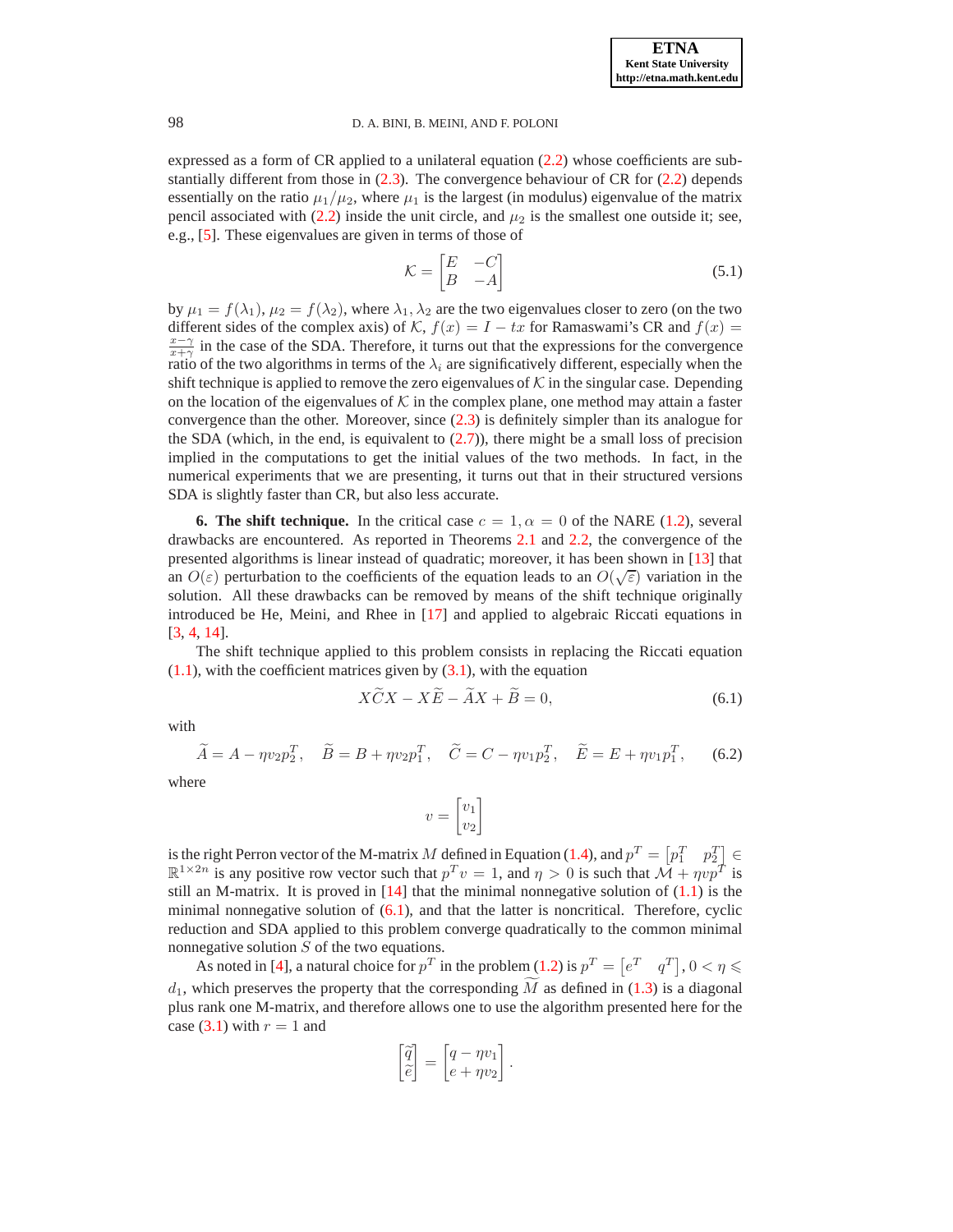More generally, in the case [\(3.1\)](#page-6-2) one can apply the same technique choosing  $p<sup>T</sup>$  as one of the rows of  $\begin{bmatrix} e^T & q^T \end{bmatrix}$  (suitably scaled), and a value of  $\eta$  chosen such that the column with the same index of  $\left[\frac{\widetilde{q}}{z}\right]$  $\tilde{e}$ ĺ is (entry-wise) greater than  $\eta v$ . This choice preserves the property that the corresponding  $\tilde{M}$  is a diagonal plus rank r M-matrix, maintaining the problem in the form of equation  $(3.1)$  without having to increase the value of r.

<span id="page-15-0"></span>**7. Another approach to the computation of the diagonal.** The algorithms presented in the previous sections provide an effective tool for solving equation  $(1.1)$  under the assump-tions [\(1.2\)](#page-0-1) and [\(1.3\)](#page-0-2). However, in the critical and nearly critical cases where  $(\alpha, c)$  is close to (0, 1), numerical instability problems are encountered in the computation of the diagonal entries of the involved matrices via the formula [\(3.9\)](#page-10-1). This phenomenon is well illustrated in the numerical experiments of Section [8.](#page-17-0) The cancellation error in formula [\(3.9\)](#page-10-1) in a single iteration is not particularly high, but its accumulation through the successive iterations of the algorithm has a dramatic impact on the accuracy of the computed solution.

In this section, we propose an attempt to cure this drawback, which in fact is a general technique for transforming a singular displacement operator  $\nabla_{\mathcal{D},\mathcal{D}}$  into a new nonsingular operator  $\nabla_{\mathcal{D}_1, \mathcal{D}_2}$  for which rank  $\nabla_{\mathcal{D}_1, \mathcal{D}_2}(A) \leq \text{rank } \nabla_{\mathcal{D}, \mathcal{D}}(A) + 1$ .

For a given vector u, rewrite  $R = \nabla_{\mathcal{D}, \mathcal{D}}(A) = \mathcal{D}A - A\mathcal{D}$  as

$$
R = \mathcal{D}A - A(\mathcal{D} + uu^T - uu^T),
$$

so that

$$
\mathcal{D}A - A(\mathcal{D} + uu^T) = R - Auu^T =: R_1,
$$

where rank  $R_1 \leq \text{rank}(R) + 1$ . Moreover, if u is chosen as one of the displacement generators of R, then rank  $R_1 \leq \text{rank } R$ . Assume for simplicity that  $D = \text{diag}(\gamma_1, \dots, \gamma_{2n}),$ where  $0 < \gamma_1 < \cdots < \gamma_n < \gamma_{n+1} < \cdots < \gamma_{2n}$ . Set

<span id="page-15-1"></span>
$$
\xi_i = (\gamma_i + \gamma_{i+1})/2, \ \ i = 1, 2, \dots, 2n - 1, \ \xi_{2n} > \gamma_{2n}.
$$
 (7.1)

Then it is easily verified that the quantities

<span id="page-15-2"></span>
$$
\sigma_i = \frac{\prod_{j=1}^{2n} (\xi_j - \gamma_i)}{\prod_{j=1, j \neq i}^{2n} (\gamma_j - \gamma_i)}
$$
(7.2)

are positive and that the matrix  $D + uu^T$ , with

<span id="page-15-3"></span>
$$
u_i = \sqrt{\sigma_i},\tag{7.3}
$$

has eigenvalues  $\xi_1, \ldots, \xi_{2n}$ . Moreover, it is a simple matter to prove that the vector  $v^{(j)}$  =  $(v_i^{(j)})$ , where  $v_i^{(j)} = u_i \theta_j / (\xi_j - \gamma_i)$  and

<span id="page-15-4"></span>
$$
\theta_j = \left(\sum_i (u_i/(\gamma_i - \xi_j))^2\right)^{-1/2},\tag{7.4}
$$

is a normalized eigenvector of  $\mathcal{D} + uu^T$  corresponding to the eigenvalue  $\xi_j$ . In other words, it holds that

<span id="page-15-5"></span>
$$
(D + uu^T)S = SD_1, \quad S = (\theta_j u_i/(\xi_j - \gamma_i)), \quad D_1 = \text{diag}(\xi_1, \dots, \xi_{2n}), \tag{7.5}
$$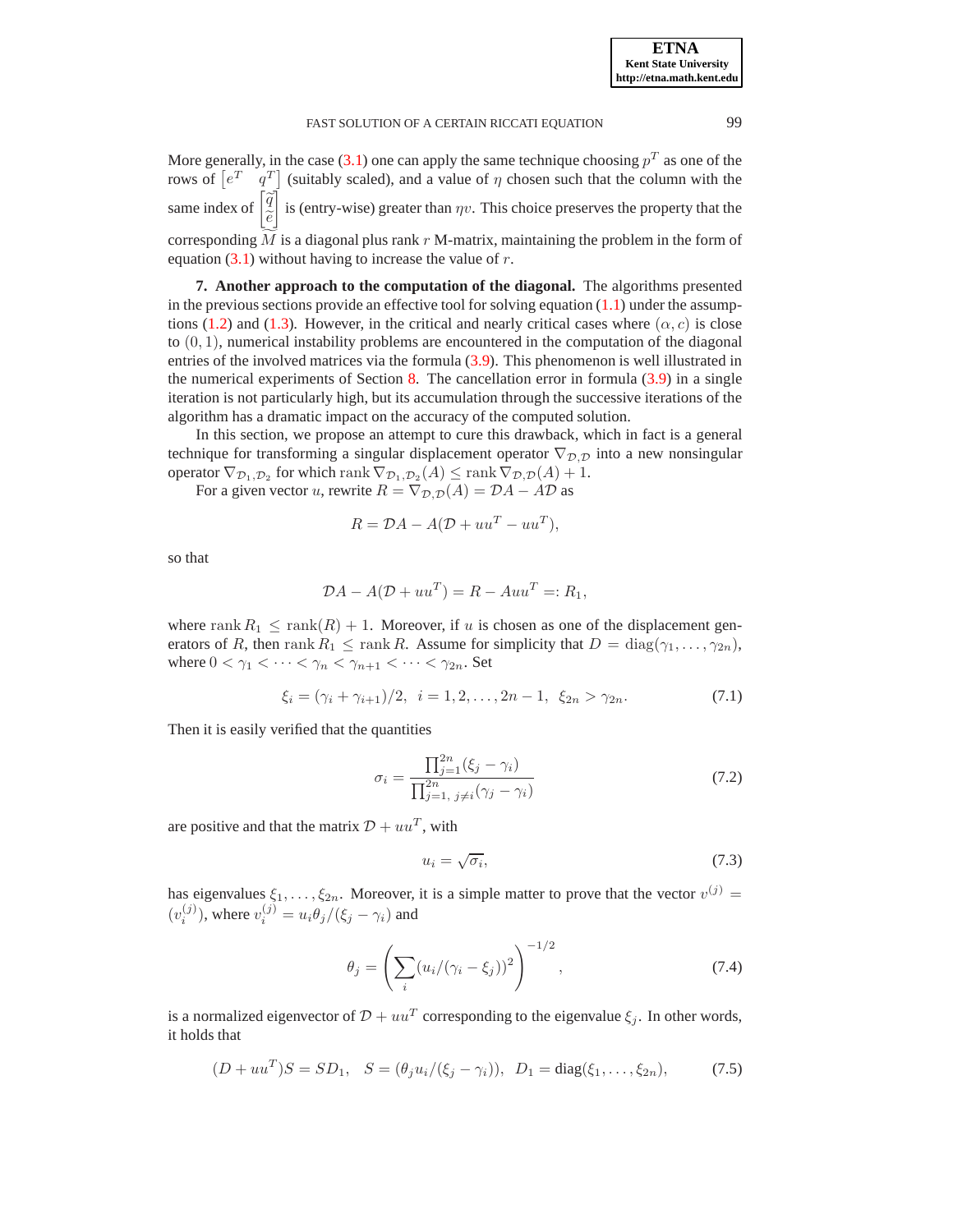where  $SS^T = I$ . Thus, one has

 $DAS - ASD_1 = RS - Auu^TS,$ 

and the operator  $\nabla_{D,D_1}$  is nonsingular.

This approach would allow one to apply the standard Cauchy-like matrix machinery to perform the computation of CR (or SDA) by replacing [\(3.8\)](#page-10-2) by new expressions. However, in this way we would lose the block structure of the vectors involved in [\(3.8\)](#page-10-2) with an increase of complexity.

It is also possible to use the new nonsingular operator only for computing the diagonal elements of  $A_{-1}^{(k)}$  and  $A_1^{(k)}$ . For the sake of notational simplicity, let us use A for one of the above matrices and let  $\nabla_{\mathcal{D},\mathcal{D}}(A) = \sum_{\ell=1}^3 v^{(\ell)}w^{(\ell)T} = vw^T$ , where the vectors  $v^{(\ell)}$  and  $w^{(\ell)}$ represent the vectors in the right-hand side of [\(3.6\)](#page-9-1), and  $v = [v_1, v_2, v_3], w = [w_1, w_2, w_3]$ . Denote  $B = AS$  and observe that

$$
a_{i,i} = \sum_{j} (B)_{i,j} (S)_{i,j} = -u_i \sum_{j} \frac{\theta_j \left( vw^T S + (Au) u^T S \right)}{(\xi_j - \gamma_i)^2}.
$$
 (7.6)

<span id="page-16-2"></span>In the case where  $A = A_i^{(k+1)}$ ,  $i = 1, -1$ , it holds that

<span id="page-16-1"></span>
$$
A_i^{(k+1)}u = -A_i^{(k)} (A_0^{(k)})^{-1} A_i^{(k)} u,
$$
\n(7.7)

so that the product  $Au$  can be computed using the Trummer-like representation of the matrices  $A_i^{(k)}$  $i^{(k)}$ . In the SDA case, similarly,  $E_{k+1}u$  and  $F_{k+1}u$  can be computed from the Trummer-like representations of the matrices at step k.

Algorithm [7.1](#page-16-0) synthesizes the computation of the diagonal entries of a Trummer-like matrix A given its generators and the product  $Au$  (for a suitable vector  $u$ ).

<span id="page-16-0"></span>ALGORITHM 7.1. *Computation of the diagonal of an*  $m \times m$  *Trummer-like matrix* A

```
# precomputation step:
choose u
compute :
 \xi_i, i = 1(7.1)
 u_i, i = 1 : m(7.2) (7.3)
 \theta_i. i = 1 (7.4)
 u^T S (7.5)2.4
function d= altdiag (D, v, w, Au)
# output:
# d = diag(A).
# in p u t :
# D (diagonal matrix), v, w such that
# \mathcal{D}A - A\mathcal{D} = vw^T# and Au=A∗u
(7.7)
 compute w^T S2.4
for i = 1:m (7.6) and obtain d(i) = a_{i,i}end for
end function
```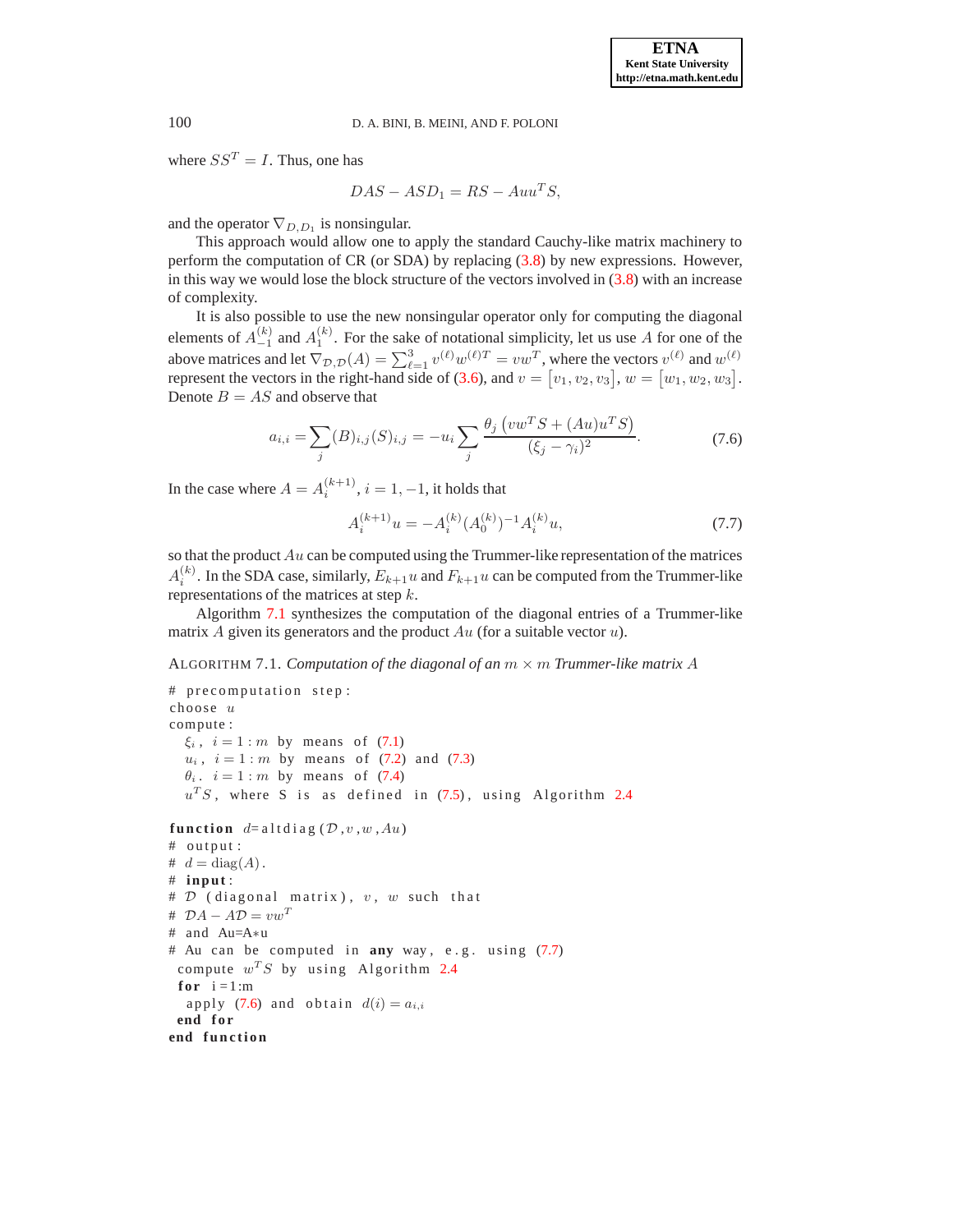| $\mathbf n$ | <b>BIP</b>   | Lu          | <b>SDA</b>  | <b>CR</b>   | <b>sSDA</b> | sCR         |
|-------------|--------------|-------------|-------------|-------------|-------------|-------------|
| 32          | $2.E-04$     | $2.E-04$    | $1.4E-03$   | 9.9E-04     | $1.4E-03$   | $1.6E-03$   |
| 64          | $4.E-04$     | 1.8E-03     | $9.4E-03$   | $7.2E-03$   | 4.8E-03     | 5.0E-03     |
| 128         | $2.2E-03$    | $1.4E-02$   | 7.5E-02     | $5.9E-02$   | 1.7E-02     | 1.8E-02     |
| 256         | $1.2E-02$    | $1.0E - 01$ | $1.7E + 00$ | $1.0E + 00$ | $7.2E-02$   | $7.2E-02$   |
| 512         | $7.3E-02$    | $1.2E + 00$ | $3.5E + 01$ | $1.8E + 01$ | $3.9E-01$   | $3.3E-01$   |
| 1024        | $3.4E-01$    | $9.9E + 00$ |             | $1.6E + 02$ | $1.6E + 00$ | $1.3E + 00$ |
| 2048        | $1.3E + 00$  | $8.1E + 01$ |             | $1.2E + 03$ | $6.5E + 00$ | $5.3E + 00$ |
| 4096        | $6.25E + 00$ | $7.0E + 02$ |             |             | $2.8E + 01$ | $2.4E + 00$ |
| TARIF 8 1   |              |             |             |             |             |             |

<span id="page-17-1"></span>*CPU time for a single iteration of the methods for several dimensions* n *of the equation.*

| n         | <b>BIP</b>   | Lu           | <b>SDA</b>    | CR.           | <b>sSDA</b>   | SCR           |  |
|-----------|--------------|--------------|---------------|---------------|---------------|---------------|--|
| 32        | $9.5E-15(4)$ | $1.7E-14(4)$ | $4.8E-13(11)$ | $8.2E-13(12)$ | $2.2E-14(11)$ | $9.5E-16(12)$ |  |
| 64        | $1.9E-14(4)$ | $4.4E-14(4)$ | $2.4E-12(12)$ | $6.0E-12(13)$ | $4.2E-14(12)$ | $1.6E-15(13)$ |  |
| 128       | $4.2E-14(4)$ | $1.1E-13(4)$ | $1.8E-11(13)$ | $3.0E-11(14)$ | $1.2E-13(13)$ | $6.4E-15(14)$ |  |
| 256       | $1.2E-13(4)$ | $3.9E-13(4)$ | $1.4E-10(14)$ | $2.0E-10(15)$ | $7.6E-13(14)$ | $1.8E-14(15)$ |  |
| 512       | $3.0E-13(4)$ | $1.2E-12(4)$ | $6.4E-10(15)$ | $1.0E-09(16)$ | $3.4E-12(15)$ | $2.7E-14(16)$ |  |
| 1024      | $9.0E-13(4)$ | $3.5E-12(4)$ |               | $9.2E-09(17)$ | $1.4E-11(16)$ | $7.3E-14(17)$ |  |
| 2048      | $2.4E-12(4)$ | $9.3E-12(4)$ |               |               | $5.4E-11(17)$ | $6.0E-13(18)$ |  |
| 4096      | $7.0E-12(4)$ | $2.8E-11(4)$ |               |               | $4.5E-10(18)$ | $7.1E-12(19)$ |  |
| TABLE 8.2 |              |              |               |               |               |               |  |

<span id="page-17-2"></span>*Best accuracy (rel. residual) reached (and in parentheses number of iterations required) for*  $\alpha = 0.5$ ,  $c = 0.5$ .

<span id="page-17-0"></span>**8. Numerical experiments.** The proposed algorithms have been implemented in Fortran 90 and tested on a 2.8 GHz Xeon biprocessor, compiled with Lahey Fortran compiler v. 6.20c. The experiments performed are those mentioned in  $[20]$ : that is, equation  $(1.1)$  for [\(1.2\)](#page-0-1) with  $\alpha = 0.5, c = 0.5$  (nonsingular case) and with  $\alpha = 10^{-8}, c = 1 - 10^{-6}$  (close to null recurrent case). We have let the dimension  $n$  of the matrices vary between 32 and 4096 to get a better grasp on the growth of the computational cost.

The algorithms have been compared to the original version of SDA and CR with Ra-maswami's reduction, to the algorithm mentioned in [\[20\]](#page-19-20) (Lu), which is an  $O(n^3)$  Newtonlike algorithm specialized for problem [\(1.2\)](#page-0-1), and to the algorithm in [\[4\]](#page-19-9) (BIP), which is the structure-preserving  $O(n^2)$  version of Lu. Our structure-preserving algorithms are labeled sSDA and sCR in the legend, to distinguish them from the original versions. In table [8.1,](#page-17-1) we show the CPU time needed for a single iteration of each method for different sizes  $n$  of the matrices appearing in the NARE. The CPU time has been calculated by averaging over five successive iterations. In tables [8.2](#page-17-2) and [8.3](#page-18-0) we report the minimum relative residual, calculated as

$$
Res = \frac{\left\| \Delta \widetilde{X} + \widetilde{X}D - (\widetilde{X}q + e)(q^T \widetilde{X} + e^T) \right\|_1}{\max(\left\| \widetilde{X}\widetilde{q} + \widetilde{e}\right\|_1, \left\| e^T + q^T \widetilde{X} \right\|_1)},
$$

that can be achieved with the different methods, and the number of iterations needed to actually achieve this residual. Note that the expression appearing in the numerator inside the norm symbols is an alternative way of expressing the residual of the Riccati equation [\(1.2\)](#page-0-1). For practical reasons, some of the most time-consuming experiments with the non-structured  $O(n^3)$  versions of SDA and CR were not performed.

The results are encouraging in terms of computational time. The structured versions of the algorithms perform better than their non-structured counterparts starting from a very low threshold for the size  $n$ ; further on, the structured algorithms also outperform Lu's algorithm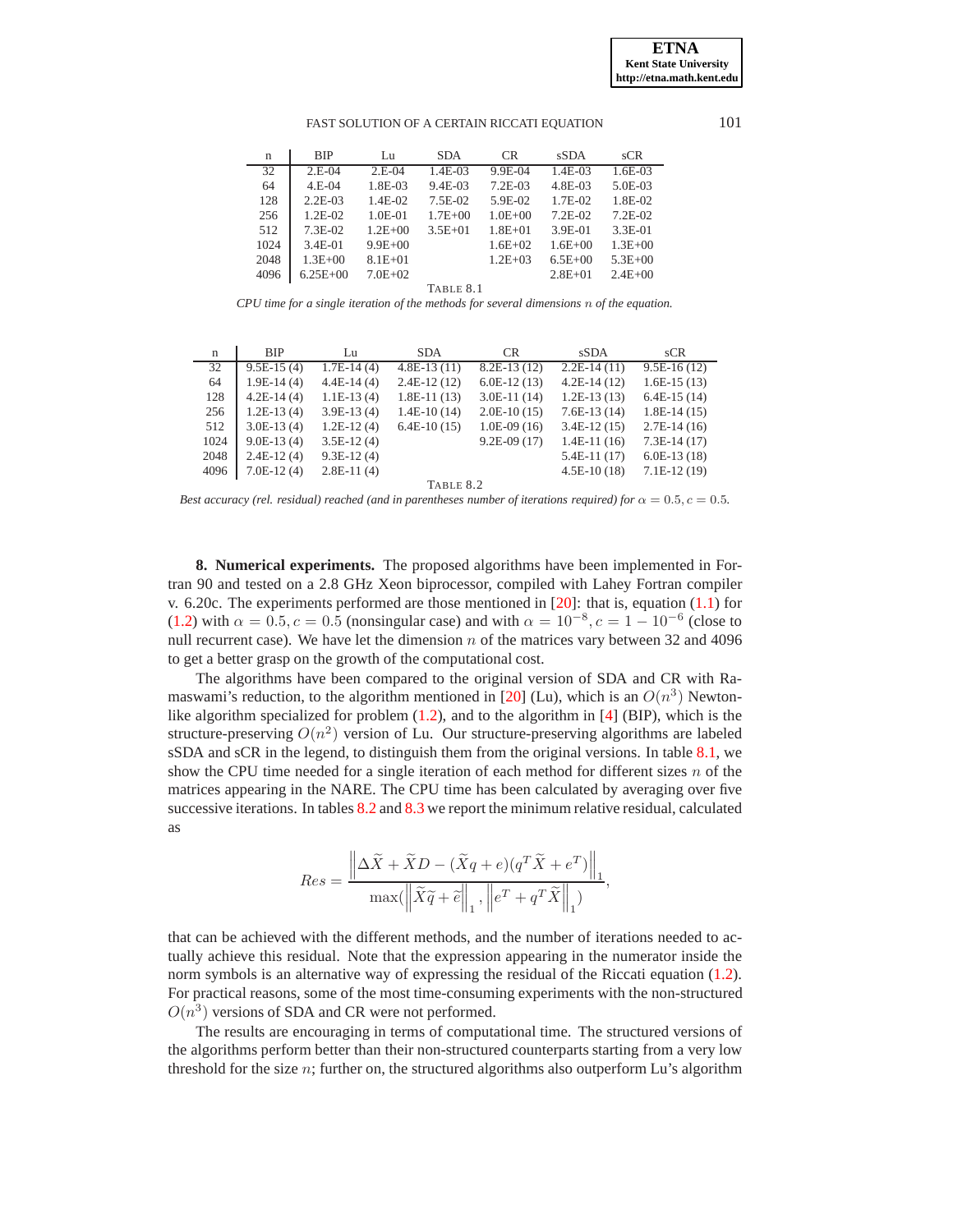102 D. A. BINI, B. MEINI, AND F. POLONI

| $\mathbf n$ | <b>BIP</b>    | Lu            | <b>SDA</b>    | CR.           | <b>sSDA</b>   | SCR           |  |
|-------------|---------------|---------------|---------------|---------------|---------------|---------------|--|
| 32          | $6.0E-14(15)$ | $1.6E-14(13)$ | $5.0E-13(19)$ | $7.5E-13(20)$ | $2.0E-08(18)$ | $4.6E-11(19)$ |  |
| 64          | $2.8E-13(13)$ | $4.9E-14(13)$ | $2.0E-12(20)$ | $5.7E-12(21)$ | $2.6E-05(17)$ | $4.1E-09(20)$ |  |
| 128         | $6.8E-13(13)$ | $1.4E-13(13)$ | $1.6E-11(21)$ | $4.8E-11(22)$ | $8.5E-04(17)$ | $5.9E-08(20)$ |  |
| 256         | $2.0E-12(13)$ | $4.2E-13(13)$ | $9.5E-11(22)$ | $2.2E-10(22)$ | $2.8E-03(17)$ | $2.6E-06(20)$ |  |
| 512         | $6.5E-12(13)$ | $1.4E-12(13)$ | $1.1E-09(22)$ | $1.4E-09(23)$ | $5.5E-02(17)$ | $4.2E-05(20)$ |  |
| 1024        | $1.7E-11(13)$ | $4.8E-12(13)$ |               |               | $2.8E-01(17)$ | $4.2E-04(19)$ |  |
| 2048        | $4.9E-11(13)$ | $1.5E-11(13)$ |               |               | $7.7E-01(18)$ | $5.3E-04(21)$ |  |
| 4096        | $1.4E-10(13)$ | $4.1E-11(13)$ |               |               | $2.1E+00(19)$ | $8.3E-03(20)$ |  |
| TABLE 8.3   |               |               |               |               |               |               |  |

<span id="page-18-0"></span>*Best accuracy (rel. residual) reached (and in parentheses number of iterations required) for*  $\alpha = 10^{-8}$ ,  $c =$  $1 - 10^{-6}$ .

[\[20](#page-19-20)], which is faster for low dimensions but scales as  $O(n^3)$  with the size of the problem instead of  $O(n^2)$ .

In terms of accuracy, the algorithms perform well for cases far from singularity, but show very large residuals for critical and near-critical cases. Eventually, for sufficiently high dimension, the convergence is lost. Based on the intermediate results, we guess that the loss of accuracy is due to the computation of the diagonal entries of the Trummer-like matrices by formula [\(3.9\)](#page-10-1), which suffers from cancellation problems.

In order to get around this problem, we have developed the technique of Section [7.](#page-15-0) Though changing the involved displacement operator seems the way to overcome the problem, application of Algorithm [7.1](#page-16-0) has provided no significant improvement in the errors. The problem of how to reduce the error in near-critical cases is still under investigation.

**9. Conclusions.** This work provides a structural analysis of SDA and CR for diagonal plus low-rank equations. It is noteworthy that both algorithms preserve the Cauchy-like structure of the iterates, since this is not at all apparent from their definitions.

The presented algorithms provide a new approach to the solution of the structured algebraic Riccati equations [\(1.2\)](#page-0-1) and [\(3.1\)](#page-6-2). While their speed is definitely inferior to that of the structured Lu method presented in [\[4](#page-19-9)], the most recently developed numerical algorithm for this NARE, they compare favorably to the previous ones. An interesting application would be applying them to equations of the kind  $(3.1)$  ( $\mathcal H$  diagonal plus rank-r) with r in the range 10–15 or larger. For such equations, the analogous generalization of the structured Lu methods has complexity  $O(r^3n^2)$ , as can be deduced from the derivation in [\[4](#page-19-9)] (the Sherman– Morrison complement of the Jacobian matrix is  $nr \times nr$  with block Cauchy structure, but full matrix arithmetic on the  $r \times r$  blocks is needed in the computation). Instead, structured SDA and CR have complexity  $O(rn^2)$ . Therefore, it is expected that our methods become competitive with structured Lu starting from a very small value of r.

Turning to numerical stability, some more work is needed to get stable versions of our algorithms for near-critical cases. Apparently, the cancellation problems in the calculation of the diagonal of the Trummer-like matrices cannot be overcome easily. An alternative to the direct calculation of the diagonals (which would require  $O(n^3)$  ops) and to the methods presented here (which do not solve the stability issues) is required. Different techniques, alternative to the approach of Section [7,](#page-15-0) might be changing the displacement operator from the beginning and doing all the computations using the new operator; or introducing a new operator for each step of the algorithms. In this framework, SDA would appear simpler to analyze than CR.

An interesting question, which was raised by one of the anonymous referees of this paper, is whether we can apply the shift technique even when the equation is near-critical. From the spectral analysis of the problem (see, e.g., [\[14\]](#page-19-6)), it follows that the properties of the NARE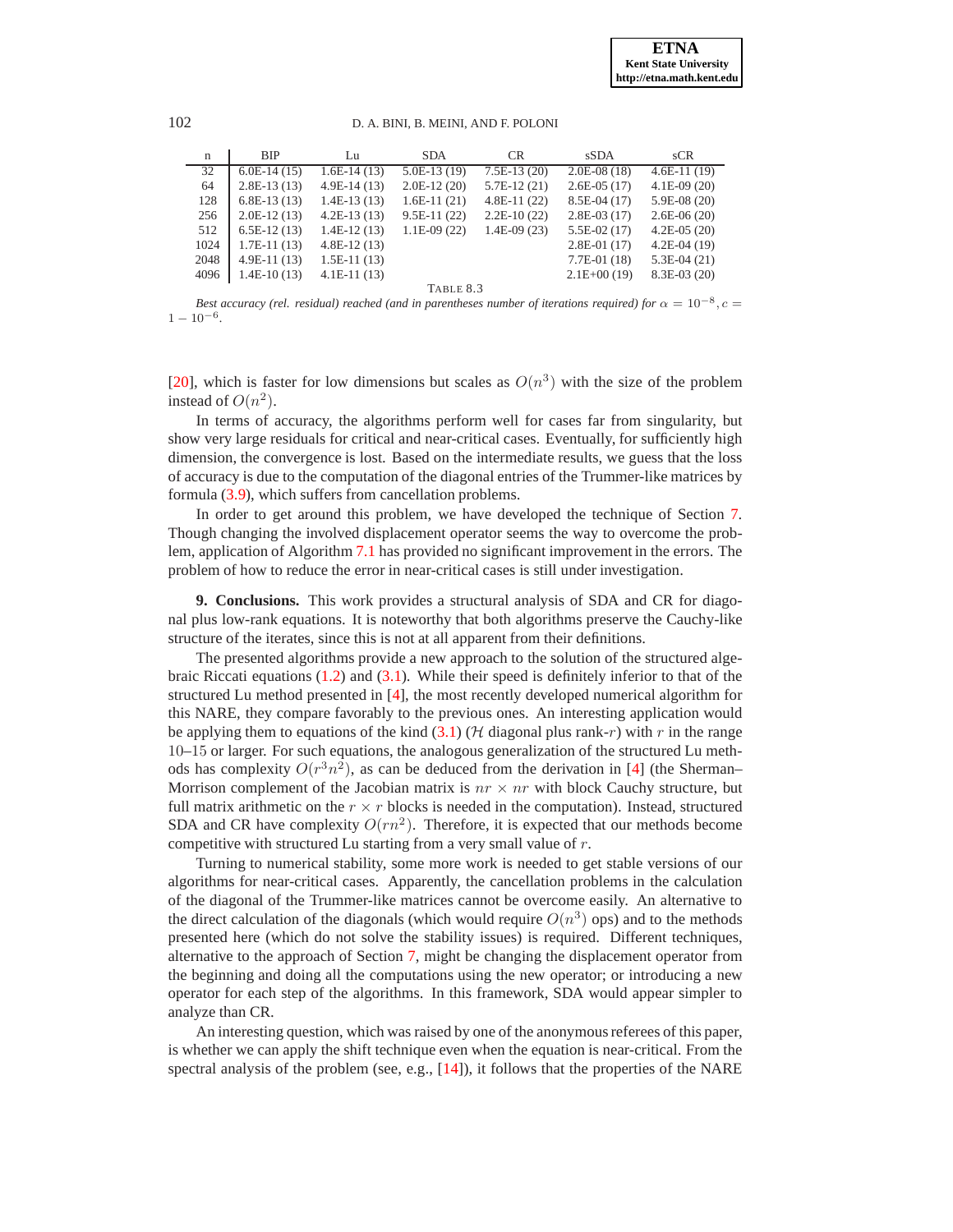are related to the eigenvalues of  $K$  (as defined in [\(5.1\)](#page-14-2)). The critical case corresponds to the case in which  $K$  has a double eigenvalue at zero; in this case, it also holds that the Perron vector of M is the only eigenvector of K relative to 0. However, in the near-critical case, this nice relation between the eigenvectors of M and K is lost. One would need to work with  $K$  to calculate the eigenvector which is needed for the shift technique to work, but this is prone to numerical issues, as the near-critical case corresponds to the one in which  $K$  has two eigenvalues very close to zero. It could help to use a method to calculate the eigenspace relative to these two eigenvalues without attempting to separate them, such as an inverse subspace iteration with dimension 2.

**Acknowledgment.** We wish to thank two anonymous referees who have provided many relevant and detailed comments that enabled us to substantially improve the presentation.

#### REFERENCES

- <span id="page-19-2"></span>[1] A. BERMAN AND R. J. PLEMMONS, *Nonnegative Matrices in the Mathematical Sciences*, SIAM, Philadelphia, 1994. Revised reprint of the 1979 original.
- <span id="page-19-13"></span>[2] D. A. BINI, L. GEMIGNANI, AND B. MEINI, *Computations with infinite Toeplitz matrices and polynomials*, Linear Algebra Appl., 343/344 (2002), pp. 21–61.
- <span id="page-19-5"></span>[3] D. A. BINI, B. IANNAZZO, G. LATOUCHE, AND B. MEINI, *On the solution of algebraic Riccati equations arising in fluid queues*, Linear Algebra Appl., 413 (2006), pp. 474–494.
- <span id="page-19-9"></span>[4] D. A. BINI, B. IANNAZZO, AND F. POLONI, *A fast Newton's method for a nonsymmetric algebraic Riccati equation*, SIAM. J. Matrix Anal. Appl., 30 (2008), pp. 276–290.
- <span id="page-19-14"></span>[5] D. A. BINI, G. LATOUCHE, AND B. MEINI, *Numerical Methods for Structured Markov Chains*, Oxford University Press, New York, 2005.
- <span id="page-19-17"></span>[6] D. A. BINI, B. MEINI, AND F. POLONI, *From algebraic Riccati equations to unilateral quadratic matrix equations: old and new algorithms*, in Numerical Methods for Structured Markov Chains, D. Bini, B. Meini, V. Ramaswami, M.-A. Remiche, and P. Taylor, eds., Dagstuhl Seminar Proceedings, 07461, Internationales Begegnungs- und Forschungszentrum für Informatik (IBFI), Dagstuhl, Germany, 2008.
- <span id="page-19-15"></span>[7] A. GERASOULIS, *A fast algorithm for the multiplication of generalized Hilbert matrices with vectors*, Math. Comp., 50 (1988), pp. 179–188.
- <span id="page-19-11"></span>[8] I. GOHBERG, T. KAILATH, AND V. OLSHEVSKY, *Fast Gaussian elimination with partial pivoting for matrices with displacement structure*, Math. Comp., 64 (1995), pp. 1557–1576.
- <span id="page-19-16"></span>[9] G. H. GOLUB AND C. F. VAN LOAN, *Matrix Computations*, third ed., Johns Hopkins University Press, Baltimore, 1996.
- <span id="page-19-1"></span>[10] C.-H. GUO, *Nonsymmetric algebraic Riccati equations and Wiener-Hopf factorization for* M*-matrices*, SIAM J. Matrix Anal. Appl., 23 (2001), pp. 225–242.
- <span id="page-19-12"></span>[11] , *A note on the minimal nonnegative solution of a nonsymmetric algebraic Riccati equation*, Linear Algebra Appl., 357 (2002), pp. 299–302.
- <span id="page-19-4"></span>[12] , *Efficient methods for solving a nonsymmetric algebraic Riccati equation arising in stochastic fluid models*, J. Comput. Appl. Math., 192 (2006), pp. 353–373.
- <span id="page-19-18"></span>[13] C.-H. GUO AND N. J. HIGHAM, *A Schur–Newton method for the matrix* p*th root and its inverse.*, 28 (2008), pp. 788–804.
- <span id="page-19-6"></span>[14] C.-H. GUO, B. IANNAZZO, AND B. MEINI, *On the doubling algorithm for a (shifted) nonsymmetric algebraic Riccati equation*, SIAM. J. Matrix Anal. Appl., 29 (2007), pp. 1083–1100.
- <span id="page-19-3"></span>[15] C.-H. GUO AND A. J. LAUB, *On the iterative solution of a class of nonsymmetric algebraic Riccati equations*, SIAM J. Matrix Anal. Appl., 22 (2000), pp. 376–391.
- <span id="page-19-7"></span>[16] X.-X. GUO, W.-W. LIN, AND S.-F. XU, *A structure-preserving doubling algorithm for nonsymmetric algebraic Riccati equation*, Numer. Math., 103 (2006), pp. 393–412.
- <span id="page-19-19"></span>[17] C. HE, B. MEINI, AND N. H. RHEE, *A shifted cyclic reduction algorithm for quasi-birth-death problems*, SIAM J. Matrix Anal. Appl., 23 (2001/02), pp. 673–691.
- <span id="page-19-10"></span>[18] G. HEINIG AND K. ROST, *Algebraic Methods for Toeplitz-Like Matrices and Operators*, Operator Theory: Advances and Applications, 13, Birkhäuser, Basel, 1984.
- <span id="page-19-0"></span>[19] J. JUANG AND W.-W. LIN, *Nonsymmetric algebraic Riccati equations and Hamiltonian-like matrices*, SIAM J. Matrix Anal. Appl., 20 (1999), pp. 228–243.
- <span id="page-19-20"></span>[20] L.-Z. LU, *Newton iterations for a non-symmetric algebraic Riccati equation*, Numer. Linear Algebra Appl., 12 (2005), pp. 191–200.
- <span id="page-19-8"></span>[21] , *Solution form and simple iteration of a nonsymmetric algebraic Riccati equation arising in transport theory*, SIAM J. Matrix Anal. Appl., (2005), pp. 679–685.